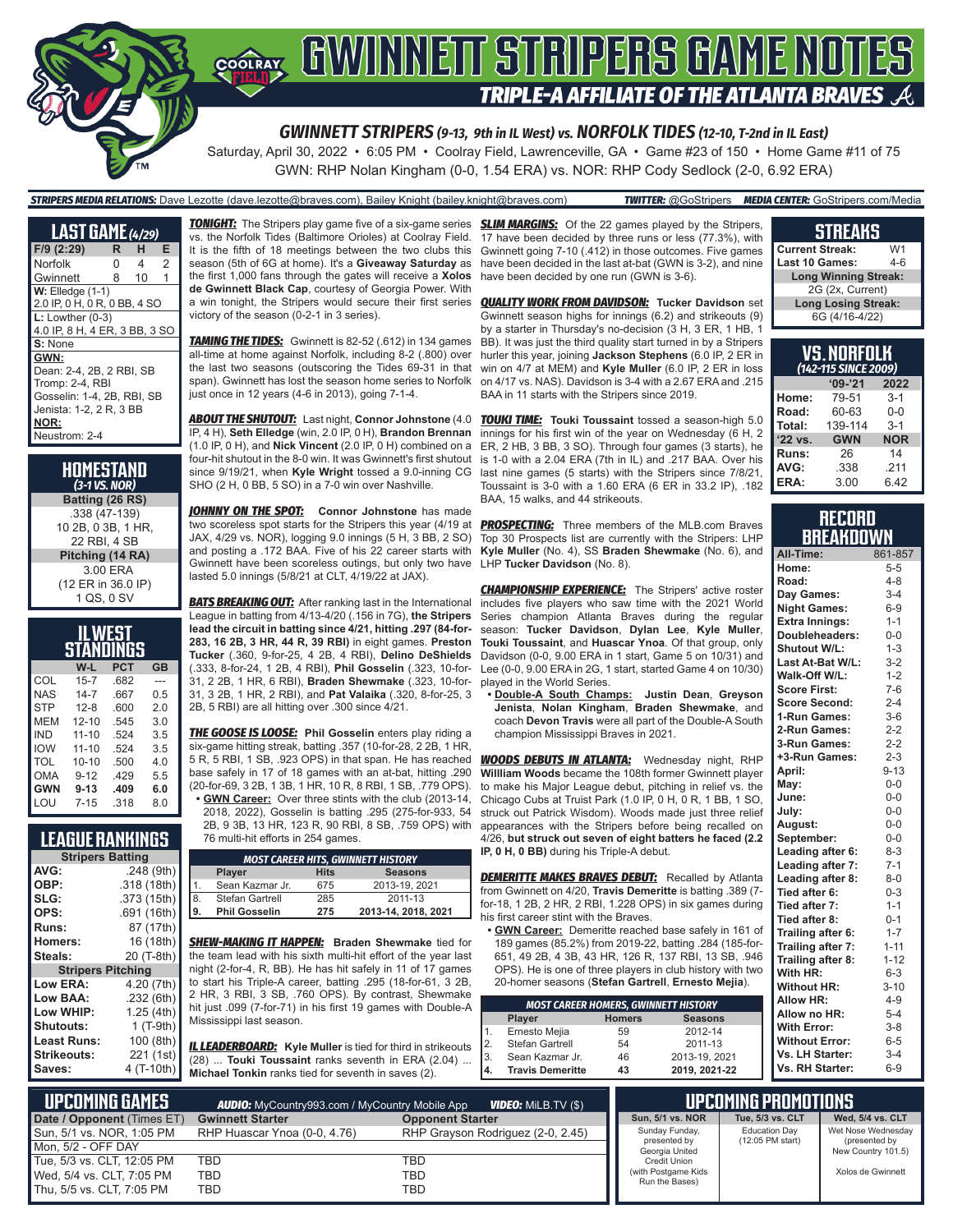



### *SATURDAY, APRIL 30, 2022 VS. NORFOLK*

| <b>MANAGER MATTTUIASOSOPO</b>                                                                                                                                                                                                                                                                                                                                                                                                                                                                                                                                                                                                                                                                                                                                                                                                                                                                                                                                                                                                                                                                                                                                                                                                 | <b>VS.2022 OPPONENTS</b>                                                                                                                                                                                                                                                                                                                                                                                                                                                                                                                                                                                     |
|-------------------------------------------------------------------------------------------------------------------------------------------------------------------------------------------------------------------------------------------------------------------------------------------------------------------------------------------------------------------------------------------------------------------------------------------------------------------------------------------------------------------------------------------------------------------------------------------------------------------------------------------------------------------------------------------------------------------------------------------------------------------------------------------------------------------------------------------------------------------------------------------------------------------------------------------------------------------------------------------------------------------------------------------------------------------------------------------------------------------------------------------------------------------------------------------------------------------------------|--------------------------------------------------------------------------------------------------------------------------------------------------------------------------------------------------------------------------------------------------------------------------------------------------------------------------------------------------------------------------------------------------------------------------------------------------------------------------------------------------------------------------------------------------------------------------------------------------------------|
| Matt Tuiasosopo is in his second season as the manager of the Stripers in 2022<br>He was named the seventh manager in Gwinnett history on 3/30/21, making him<br>the first former Gwinnett player to manage the club (played OF/1B from 2016-17)<br>In 2021, he quided the Stripers to a 71-58 record (3rd in Triple-A East Southeast<br>Division)  On 5/4/21 at Charlotte, he became the youngest manager in Gwinnett<br>history (34 years, 11 months, 25 days)  From 7/8/21-9/21/21, his Stripers owned<br>the best record in Triple-A Baseball (45-19, .703)  Began his managerial career<br>with Class-A Rome in 2019, earning Atlanta's Bobby Cox Award for Minor League<br>Manager of the Year  Coached at the Braves' Alternate Training Site in 2020.                                                                                                                                                                                                                                                                                                                                                                                                                                                                 | <b>Road</b><br><b>Total</b><br>Home<br><b>Road</b><br><b>Total</b><br>Home<br><b>IND</b><br>$0-0$<br><b>BUF</b><br>$0-0$<br>$0-0$<br>$0-0$<br>$0-0$<br>$0-0$<br>LOU<br>$0-0$<br><b>CLT</b><br>$0 - 0$<br>$0 - 0$<br>$0-0$<br>$0-0$<br>$0-0$<br><b>MEM</b><br>$3 - 3$<br>$3-3$<br><b>DUR</b><br>$0 - 0$<br>$0 - 0$<br>$0-0$<br>$0-0$<br><b>NAS</b><br>$0-0$<br>$2 - 4$<br><b>JAX</b><br>$2 - 4$<br>$0-0$<br>$1 - 5$<br>$1 - 5$<br>LHV<br>$0 - 0$<br>$0-0$<br>$0-0$<br><b>NOR</b><br>$3 - 1$<br>$0-0$<br>$3 - 1$<br><b>WEST</b><br>$2 - 4$<br>$3 - 3$<br>$5 - 7$<br><b>EAST</b><br>$3 - 1$<br>$1-5$<br>$4-6$   |
| <b>PCT</b><br>Tuiasosopo's Managerial Career<br>W-L<br><b>Playoffs</b><br>Games<br>With Gwinnett (2 Seasons):<br>151<br>80-71<br>.530<br>0<br>MiLB Career (3 Seasons):<br>290<br>.500<br>145-145<br>0                                                                                                                                                                                                                                                                                                                                                                                                                                                                                                                                                                                                                                                                                                                                                                                                                                                                                                                                                                                                                         |                                                                                                                                                                                                                                                                                                                                                                                                                                                                                                                                                                                                              |
| EJECTIONS (1)<br>Player/Coach<br>Date/Inning<br><b>Umpire</b><br><b>MGR Matt Tuiasosopo</b><br>4/23 at JAX / 6th Inning<br><b>HP Matt Brown</b>                                                                                                                                                                                                                                                                                                                                                                                                                                                                                                                                                                                                                                                                                                                                                                                                                                                                                                                                                                                                                                                                               | LAST AT-BAT WINS (3)<br>The Stripers are 3-2 (.600) in games decided in the last at-bat in 2022.<br>Date/Opponent<br><b>Score</b><br>Game-Winning Play (*=Walk-Off)<br>4/15 vs. Nashville<br>$2-1$ (8th)<br>Contreras 2-out RBI double<br>4/23 at Jacksonville<br>10-8 (10th)<br>Shewmake scored on error (C Quintana, throwing)<br>4/26 vs. Norfolk<br>7-6 (9th)<br>Valaika 1-out sacrifice fly*                                                                                                                                                                                                            |
| <b>TEAM DEFENSE (3RD IN INTERNATIONAL LEAGUE)</b><br><b>PCT</b><br>G<br><b>TC</b><br>PO<br>Е<br><b>DP</b><br><b>TP</b><br>$\mathsf{A}$<br>797<br>.986<br>22<br>581<br>205<br>11<br>23<br>$\mathbf 0$<br>INN.<br><b>SHO</b><br><b>Catchers</b><br><b>SB</b><br>$\mathsf{cs}$<br><b>PCT</b><br><b>PB</b><br>ER<br><b>ERA</b><br>W-L<br><b>ATT</b>                                                                                                                                                                                                                                                                                                                                                                                                                                                                                                                                                                                                                                                                                                                                                                                                                                                                               |                                                                                                                                                                                                                                                                                                                                                                                                                                                                                                                                                                                                              |
| $\mathbf 0$<br>5<br>.000<br>27<br>43.0<br>5.63<br>$\mathbf 0$<br>Casteel, Ryan<br>5<br>$\mathbf{1}$<br>$1 - 4$<br>Contreras, William<br>15<br>.067<br>$\overline{2}$<br>38<br>71.0<br>4.82<br>$4 - 4$<br>$\mathbf 0$<br>$\overline{1}$<br>14                                                                                                                                                                                                                                                                                                                                                                                                                                                                                                                                                                                                                                                                                                                                                                                                                                                                                                                                                                                  | <b>GWINNETT PLAYERS USED (37 IN 2022)</b>                                                                                                                                                                                                                                                                                                                                                                                                                                                                                                                                                                    |
| $\overline{\mathbf{4}}$<br>34<br>.118<br>$9 - 13$<br>Total:<br>30<br>3<br>90<br>193.0<br>4.20<br>1<br><b>Outfield Assists (6):</b><br>Dean (5), Tucker (1)<br>Pitcher Pickoffs (3):<br>Muller (2), Kingham (1)<br><b>Catcher Pickoffs (0):</b><br><b>STARTS</b>                                                                                                                                                                                                                                                                                                                                                                                                                                                                                                                                                                                                                                                                                                                                                                                                                                                                                                                                                               | Woods, William<br>Alaniz, R.J.<br>Acuña Jr., Ronald<br>Brach, Brad<br>Ynoa, Huascar<br>Casteel, Ryan<br>Contreras, William<br>Brennan, Brandon<br>Burrows, Thomas<br>Dean, Justin<br>Cruz, Jesus<br>Demeritte, Travis<br>Davidson, Tucker<br>DeShields, Delino<br>De La Cruz, Jasseel<br>Goins, Ryan<br>Elledge, Seth<br>Gonzalez, Yariel<br>Johnstone, Connor<br>Gosselin, Phil<br>Kingham, Nolan<br>Jenista, Greyson<br>Lee, Dylan<br>Nogowski, John<br>Muller, Kyle<br>Pabst, Arden<br>Sittinger, Brandyn<br>Perez, Hernan<br>Stephens, Jackson<br>Shewmake, Braden<br>Tonkin, Michael<br>Tromp, Chadwick |
| <b>By Batting Order</b><br>Gosselin (9), DeShields (7), Acuña Jr. (6)<br>1:<br>2:<br>Gosselin (8), Shewmake (6), Tucker (3), Valaika (3), Goins (2)<br>Demeritte (12), Valaika (6), Tucker (4)<br>3:<br>Contreras (6), Nogowski (6), Valaika (5), Tucker (4), H. Perez (1)<br>4:                                                                                                                                                                                                                                                                                                                                                                                                                                                                                                                                                                                                                                                                                                                                                                                                                                                                                                                                              | Toussaint, Touki<br>Tucker, Preston<br>Vincent, Nick<br>Valaika, Pat<br>Winans, Allan<br>Italics = Player no longer in Braves organization                                                                                                                                                                                                                                                                                                                                                                                                                                                                   |
| Contreras (6), Nogowski (5), Y. Gonzalez (4), Valaika (3), Gosselin (1), Jenista (1),<br>5:<br>Shewmake (1), Tucker (1)<br>Shewmake (8), Jenista (6), Nogowski (4), Goins (1), Tromp (1), Tucker (1),<br>6:<br>Valaika (1)<br>DeShields (5), Goins (4), Tromp (4), Jenista (3), Y. Gonzalez (2), Nogowski (2),<br>7:<br>Casteel (1), Tucker (1)<br>Casteel (5), Goins (5), Jenista (4), Tromp (4), Y. Gonzalez (3), Pabst (1)<br>8:<br>Dean (14), DeShields (3), Goins (3), Y. Gonzalez (2)<br>9:<br><b>By Position</b><br>Tromp (9), Contreras (8), Casteel (5)<br>C:<br>Nogowski (16), Jenista (4), Casteel (1), Gosselin (1)<br>1B:<br>2B: Goins (9), Valaika (9), Gosselin (2), Y. Gonzalez (1), H. Perez (1)<br>3B: Y. Gonzalez (9), Gosselin (8), Valaika (4), Goins (1)<br>SS: Shewmake (15), Goins (5), Valaika (2)<br>LF: Tucker (9), Demeritte (3), Gosselin (3), Jenista (3), Contreras (1), Dean (1),<br>DeShields (1), Nogowski (1)<br>CF: DeShields (13), Dean (9)<br>RF: Demeritte (8), Jenista (5), Acuña Jr. (4), Dean (4), Contreras (1)<br>DH: Tucker (5), Gosselin (3), Valaika (3), Acuña Jr. (2), Contreras (2), Jenista (2),<br>DeShields (1), Demeritte (1), Y. Gonzalez (1), Nogowski (1), Pabst (1) | <b>BASS-LANTA</b><br>Six players have played for both Gwinnett and Atlanta in 2022 (*=MLB debut):<br>Contreras, William (C)<br>Davidson, Tucker (LHP)<br>Demeritte, Travis (OF)<br>Stephens, Jackson (RHP)<br>Woods, William (RHP)*<br>Ynoa, Huascar (RHP)<br><b>ATLANTA BRAVES REHAB ASSIGNMENTS (1 IN 2022)</b><br><b>Injury (IL Date)</b><br>Player<br><b>Rehab Dates</b><br>Right ACL Tear (7/11/21)<br>Ronald Acuña Jr. (OF)<br>4/19-4/28 (6G)                                                                                                                                                          |
|                                                                                                                                                                                                                                                                                                                                                                                                                                                                                                                                                                                                                                                                                                                                                                                                                                                                                                                                                                                                                                                                                                                                                                                                                               |                                                                                                                                                                                                                                                                                                                                                                                                                                                                                                                                                                                                              |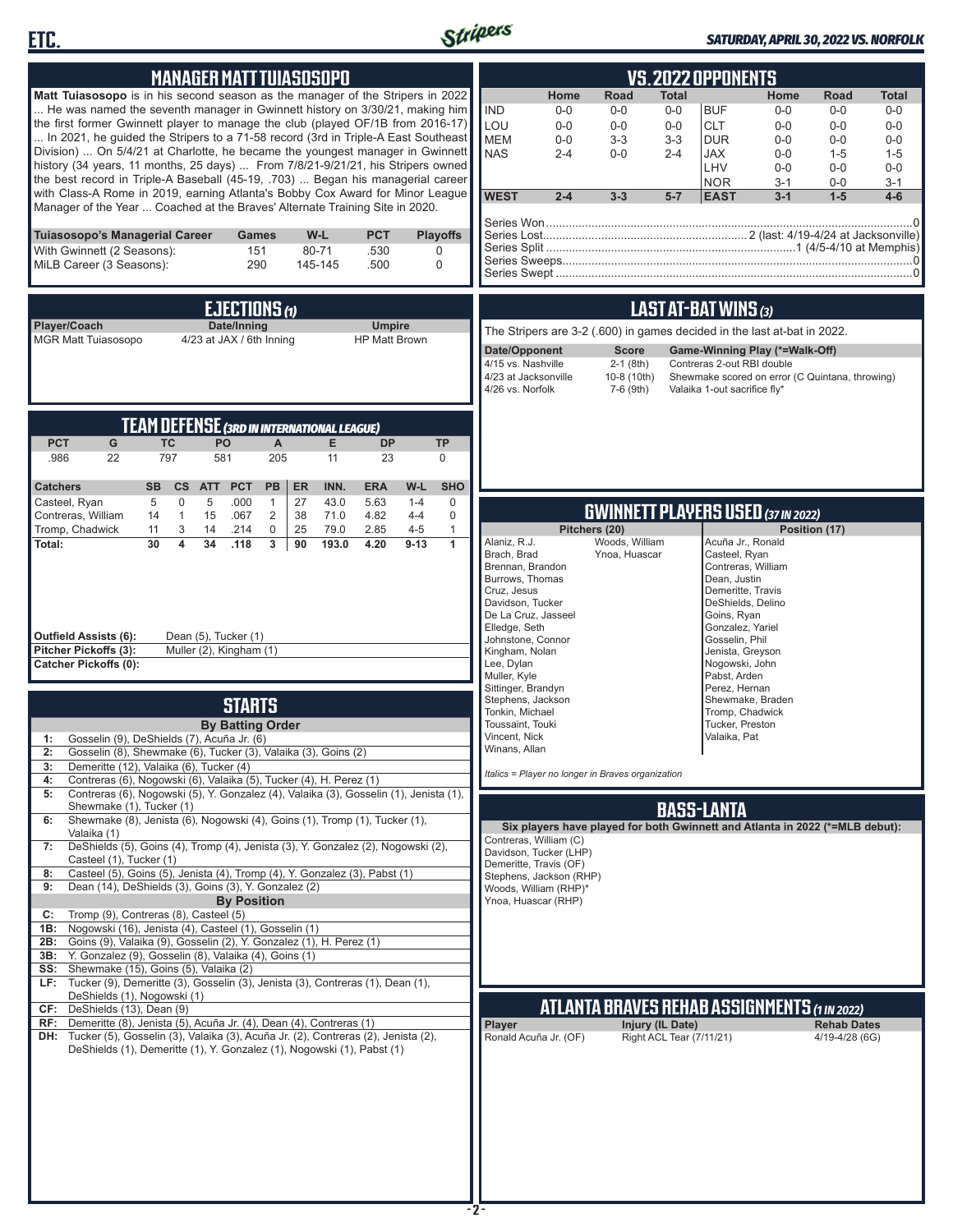## **STARTING PITCHER**



### *SATURDAY, APRIL 30, 2022 VS. NORFOLK*

# **39****NOLAN KINGHAM**

|      |         | <b>JEL HULAN IIINUHAN</b>                                          | <b>BIO ON PAGE 59 OF MEDIA GUIDE</b> |
|------|---------|--------------------------------------------------------------------|--------------------------------------|
| B/T: | R/R     | <b>BORN:</b> 8/18/96 in Las Vegas, NV (age 25)                     |                                      |
| HT:  | $6 - 4$ | <b>ACQUIRED:</b> Braves' 12th Round Pick in 2018 June draft out of |                                      |
| WT:  | 200     | the University of Texas (Austin, TX).                              |                                      |

*TONIGHT'S START:* **Nolan Kingham** makes his first start and seventh appearance of the season in game five of a six-game set vs. the Norfolk Tides ... He is set to be the 10th different pitcher to start for Gwinnett in 23 games this season.

- **• GWN Career:** Makes his 14th appearance (7th start) for the Stripers ... Is 0-5 with a 7.68 ERA and .315 BAA with the club since making his Triple-A debut in 2021.
- **• Triple-A Splits:** In six starts with Gwinnett, is 0-4 with an 8.89 ERA and .355 BAA ... In eight games (4 starts) at Coolray Field, is 0-4 with a 7.81 ERA and .309 BAA.
- **• Last Start/Win:** Hasn't started or won since 8/20/21 with Double-A Mississippi at Montgomery (7.0 IP, 6 H, 1 ER, 0 BB, 5 SO in 3-1 victory).
- **• NOR Series:** Appearing for the second time in this series ... Pitched on 4/26 (2.1 IP, 3 H, 2 R, 2 ER, 1 HR, 1 SO, yielded 2-run HR to Kyle Stowers).

*2022 SEASON:* Was a member of Gwinnett's Opening Night roster for the first time in his career ... Made his first six appearances as a reliever (0-0, 1.54 ERA, .154 BAA) ... Did not allow a run over his first five games (9.1 IP).

*2022 SPRING TRAINING:* Appeared in one Spring Training contest for the Braves, 3/25 vs. Boston ... Retired the only batter he faced -- David Hamilton -- on one pitch to secure Atlanta's 6-3 win and earn the save ... Assigned to Gwinnett on 4/4.

*2021 SEASON:* Opened and closed the year with Double-A Mississippi, going 6-1 with a 2.08 ERA and .225 BAA in 12 games (10 starts) ... Went 5-1 with a 2.29 ERA in his final six starts before his promotion to Gwinnett on 6/29 ... Named the Double-A South Pitcher of the Month for June (3-0, 0.83 ERA, .193 BAA in 5 starts) ... With the Stripers from 6/29-8/15, went 0-5 with a 10.13 ERA and .365 BAA in seven games (6 starts) ... Transferred back to Mississippi on 8/17 ... Served as the M-Braves' closer in the Double-A South Championship Series, converting all three of his save opportunities (2.1 IP, 1 H, 0 R, 0 BB, 2 SO) including the series-clinching 2-1 win on 9/26.

| <b>KINGHAM'S 2022 STATS</b> |         |         |       |      |     |    |           |           |            |  |  |  |
|-----------------------------|---------|---------|-------|------|-----|----|-----------|-----------|------------|--|--|--|
| Team                        | W-L     | ERA     | G/GS  | ΙP   | ER  | HR | <b>BB</b> | <b>SO</b> | <b>BAA</b> |  |  |  |
| Gwinnett (AAA)              | 0-0     | 1.54    | 6/0   | 112  |     |    |           | 9         | .154       |  |  |  |
| MiLB Career:                | 15-18   | 4.09    | 63/46 | 2950 | 134 | 26 | 68        | 206       | .264       |  |  |  |
| MLB Career:                 | $0 - 0$ | $- - -$ | 0/0   | 0.0  |     | O  |           |           | $---$      |  |  |  |

|          | <b>KINGHAM'S 2022 SPLITS (WITH GWINNETT)</b> |                  |                       |  |  |  |  |  |  |  |  |  |  |
|----------|----------------------------------------------|------------------|-----------------------|--|--|--|--|--|--|--|--|--|--|
| Home:    | 0-0, 2.70 ERA (3G)                           | Road:            | $0-0, 0.00(3G)$       |  |  |  |  |  |  |  |  |  |  |
| Day:     | 0-0, 3.00 ERA (3G)                           | Night:           | 0-0, 0.00 ERA (3G)    |  |  |  |  |  |  |  |  |  |  |
| Starter: | $0-0, - -$ ERA $(0G)$                        | <b>Reliever:</b> | $0-0$ , 1.54 ERA (6G) |  |  |  |  |  |  |  |  |  |  |
| Vs. LHB: | .150 BAA, 1 HR                               | Vs. RHB:         | .158 BAA, 0 HR        |  |  |  |  |  |  |  |  |  |  |

| KINGHAM VS. NORFOLK |         |            |   |    |     |   |    |           |           |           |  |  |  |
|---------------------|---------|------------|---|----|-----|---|----|-----------|-----------|-----------|--|--|--|
|                     | W-L     | <b>ERA</b> | G | GS | IP  | н | ER | <b>HR</b> | <b>BB</b> | <b>SO</b> |  |  |  |
| 2021:               | $0 - 0$ | 4.50       |   |    | 4.0 | 5 |    |           |           |           |  |  |  |
| 2022:               | $0-0$   | 7 71       |   |    | 2.1 |   |    |           |           |           |  |  |  |
| Career:             | $0-0$   | 5.68       |   |    | 6.1 | 8 |    |           |           |           |  |  |  |

|             | <b>KINGHAM'S HIGHS &amp; LOWS</b> |                                      |  |  |  |  |  |  |  |  |  |
|-------------|-----------------------------------|--------------------------------------|--|--|--|--|--|--|--|--|--|
|             | <b>Season</b>                     | Career (MiLB and MLB)                |  |  |  |  |  |  |  |  |  |
| IP:         | 2.1 (2x, last: 4/26 vs. NOR)      | 9.0 (4x, last: 9/1/19, MIS vs. CHAT) |  |  |  |  |  |  |  |  |  |
| so:         | 3 (4/13 vs. NAS)                  | 11 (5/20/19, FLA at TAM)             |  |  |  |  |  |  |  |  |  |
| BB:         | 1 (4/20 at JAX)                   | 4 (4x, last: 7/6/21, GWN vs. NAS)    |  |  |  |  |  |  |  |  |  |
| IH:         | 3 (4/26 vs. NOR)                  | 10 (4/25/19, FLA at STL)             |  |  |  |  |  |  |  |  |  |
| IER:        | 2 (4/26 vs. NOR)                  | 7 (5x, last: 8/5/21, GWN vs. CLT)    |  |  |  |  |  |  |  |  |  |
| Low-Hit CG: | None                              | 2 (5/31/19, FLA vs. PMB)             |  |  |  |  |  |  |  |  |  |
| Low-ER CG:  | None                              | 0 (3x, last: 6/18/19, FLA at DBT)    |  |  |  |  |  |  |  |  |  |

#### *KINGHAM'S CAREER ACCOLADES*

**2019:** Florida State League Pitcher of the Week (6/2/19) ... **2021:** Double-A South Pitcher of the Month for June.

|      |           |                                |  |  |  |                | KINGHAMS'S 2022 STARTS (ALL LEVELS) |              |              |  |
|------|-----------|--------------------------------|--|--|--|----------------|-------------------------------------|--------------|--------------|--|
| Team | Date/Opp. | Result IP H R ER HR BB SO NP-S |  |  |  | <b>Catcher</b> | Opp. Starter                        | <b>Final</b> | <b>Notes</b> |  |
|      |           |                                |  |  |  |                |                                     |              |              |  |

|                     |         |            |           |    |          | STRIPERS STARTING PITCHERS (9 IN 2022) |                            |                                                    |
|---------------------|---------|------------|-----------|----|----------|----------------------------------------|----------------------------|----------------------------------------------------|
| <b>Pitcher</b>      | W-L     | <b>ERA</b> | <b>GS</b> | QS |          | <b>Team W-L Run Support</b>            | <b>Last Gwinnett Start</b> | <b>Final Line</b>                                  |
| Davidson, Tucker    | $0 - 1$ | 4.70       |           |    | $0 - 3$  | 1.67 RPG (5 Tot.)                      | 4/28 vs. NOR (ND)          | 6.2 IP, 3 H, 3 R, 3 ER, 1 HB, 1 BB, 9 SO (88p/57s) |
| De La Cruz, Jasseel | $0 - 2$ | 9.72       |           |    | 1-3      | 1.75 RPG (7 Tot.)                      | 4/26 vs. NOR (ND)          | 0.2 IP, 2 H, 2 R, 2 ER, 3 BB, 0 SO (34p/15s)       |
| Johnstone, Connor   | $0-0$   | 0.00       |           |    | 1-1      | 1.00 RPG (2 Tot.)                      | 4/29 vs. NOR (ND)          | 4.0 IP, 4 H, 0 R, 1 BB, 2 SO (49p/33s)             |
| Muller, Kyle        | 1-1     | 3.66       |           |    | $2 - 2$  | 2.25 RPG (9 Tot.)                      | $4/23$ at JAX (ND)         | 4.0 IP, 5 H, 3 R, 3 ER, 4 BB, 8 SO (85p/47s)       |
| Stephens, Jackson   | 1-0     | 3.00       |           |    | $1 - 0$  | 4.00 RPG (4 Tot.)                      | 4/7 at MEM (W)             | 6.0 IP, 4 H, 2 R, 2 ER, 0 BB, 7 SO (71p/52s)       |
| Toussaint, Touki    | 1-0     | 2.63       |           |    | $3-0$    | 4.33 RPG (13 Tot.)                     | 4/27 vs. NOR (W)           | 5.0 IP, 6 H, 2 R, 2 ER, 3 BB, 3 SO, 2 HB (80p/45s) |
| Vincent. Nick       | $0 - 0$ | 0.00       |           |    | $1 - 0$  | $0.00$ RPG $(0$ Tot.)                  | 4/15 vs. NAS (ND)          | 2.0 IP, 1 H, 0 R, 1 BB, 4 SO (41p/25s)             |
| Winans, Allan       | $0 - 1$ | 6.55       |           |    | $0 - 3$  | 2.67 RPG (8 Tot.)                      | 4/20 at JAX $(L)$          | 2.1 IP, 4 H, 6 R, 6 ER, 2 BB, 3 SO, 2 HR (59p/35s) |
| Ynoa, Huascar       | $0 - 0$ | 4.76       |           |    | $0 - 1$  | 2.00 RPG (2 Tot.)                      | $4/24$ at JAX (ND)         | 5.2 IP, 4 H, 3 R, 3 ER, 4 BB, 3 SO, 1 HR (82p/50s) |
| Total:              | $3-5$   | 4.17       | 22        |    | $9 - 13$ | 2.27 RPG (50 Tot.)                     |                            |                                                    |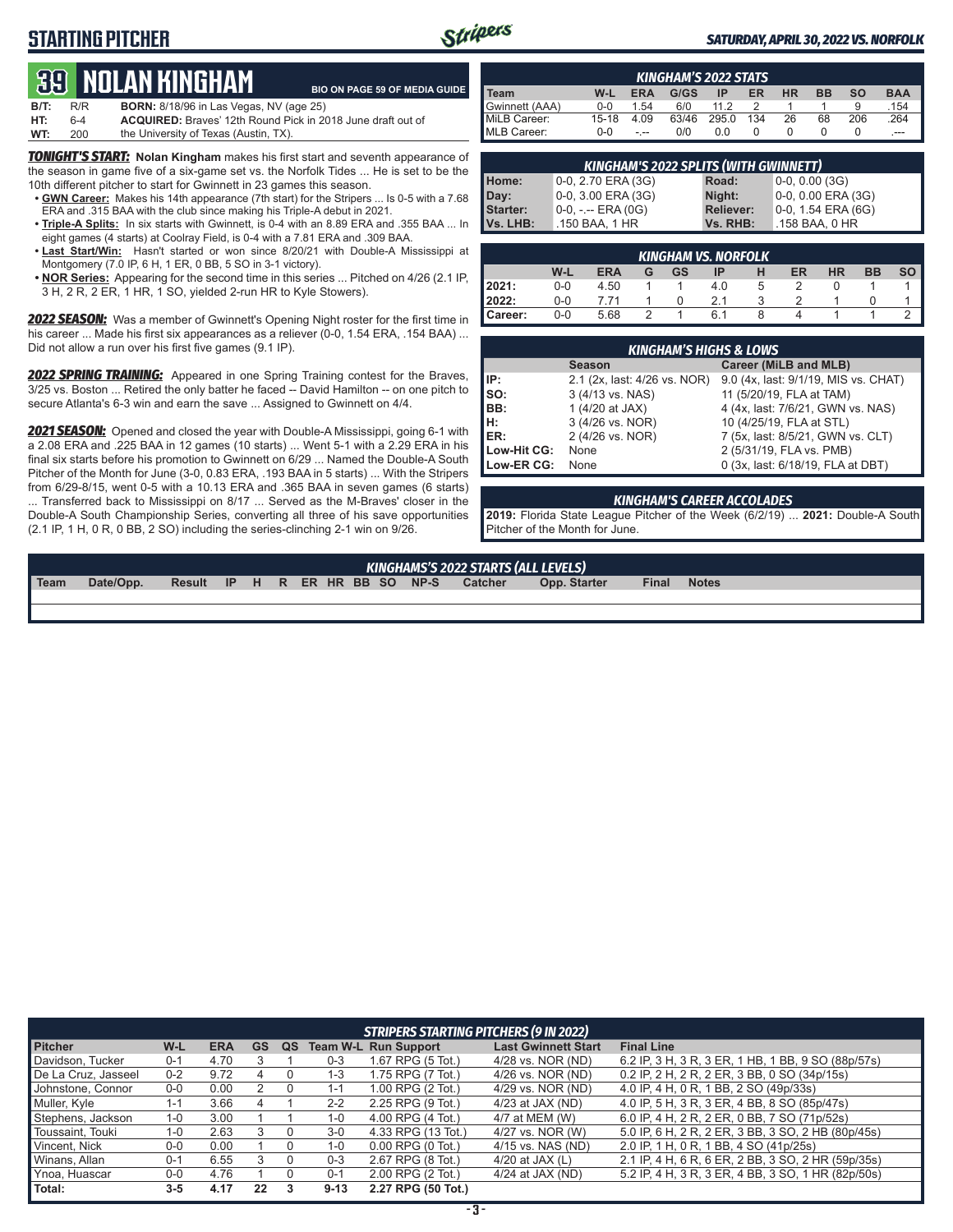### **BULLPEN**



### *SATURDAY, APRIL 30, 2022 VS. NORFOLK*

|                                                                                     | <b>STRIPERS PITCHING BREAKDOWN</b>                                                  |            |       |     |    |           |           |           |            |  |  |  |  |
|-------------------------------------------------------------------------------------|-------------------------------------------------------------------------------------|------------|-------|-----|----|-----------|-----------|-----------|------------|--|--|--|--|
|                                                                                     | W-L                                                                                 | <b>ERA</b> | IP    | R   | ER | <b>HR</b> | <b>BB</b> | <b>SO</b> | <b>BAA</b> |  |  |  |  |
| Starters:                                                                           | $3 - 5$                                                                             | 4 17       | 90.2  | 47  | 42 | 9         | 42        | 99        | .235       |  |  |  |  |
| Relievers:                                                                          | $6 - 8$                                                                             | 4.31       | 102.1 | 53  | 49 | 14        | 34        | 122       | .230       |  |  |  |  |
| l Total:                                                                            | $9 - 13$                                                                            | 4.20       | 193.0 | 100 | 90 | 23        | 76        | 221       | .232       |  |  |  |  |
|                                                                                     | <b>Holds: 10</b><br><b>IR/Scored:</b> 30/4 (13.3%)<br><b>Saves/Opp:</b> 4/9 (44.4%) |            |       |     |    |           |           |           |            |  |  |  |  |
| <b>CG/SHO: 0/0</b><br><b>SO/9.0 IP Ratio: 10.31</b><br><b>BB/9.0 IP Ratio: 3.54</b> |                                                                                     |            |       |     |    |           |           |           |            |  |  |  |  |

### **32 R.J. ALANIZ** *- RHP - 30 YRS - McALLEN, TX*

*RELIEF W/GWN:*0-1, 4.00 ERA in 7G *START W/GWN:*0-0, -.-- ERA in 0G *GF:*4 *HOLDS:*0 *SAVES:*1/1 *IR/SCORED:*1/0 *SCORELESS STREAK:*-2G (3 R, 1 ER)

- *LAST OUTING:*4/28 vs. NOR (2.0 IP, 2 H, 2 R, 0 ER, 1 HB, 1 BB, 3 SO, 44p/29s)
- **• 2022: 4/7 at MEM:** Earned a save in his Gwinnett debut (1.0 IP, 0 H, 0 R, 1 SO), finishing off a 5-2 win.
- **• 2022 Spring Training:** 0-0, 9.00 ERA, .400 BAA in 1G with Atlanta.
- **• 2021:** Pitched for both Triple-A Louisville (1-3, 3.46 ERA, .286 BAA, 1 SV in 33G) and Cincinnati (0-0, 3.38 ERA, .111 BAA in 3G).
- **• Triple-A Stops:** Prior to joining Gwinnett, has pitched for Toledo (DET) from 2016- 17, Durham (TB) in 2018, Tacoma (SEA) in 2019, and Louisville (CIN) from 2019- 21 ... Was a part of Durham's Governors' Cup championship team in 2018.
- **• MLB Career:** 1-0, 8.35 ERA, .278 BAA, 0 SV in 15G (0 starts) with Seattle (2019) and Cincinnati (2019, 2021).
- **• Acquired:** MiLB FA (3/20/22) ... Originally signed by the Houston Astros as a nondrafted free agent (8/14/09).

## **53 BRAD BRACH** *- RHP - 36 YRS - FREEHOLD, NJ*

- *RELIEF W/GWN:*2-0, 1.86 ERA in 7G *START W/GWN:*0-0, -.-- ERA in 0G *GF:*5 *HOLDS:*0 *SAVES:*1/1 *IR/SCORED:*2/0 *SCORELESS STREAK:*4G (6.2 IP)
- *LAST OUTING:*4/27 vs. NOR (1.0 IP, 1 H, 0 R, 0 BB, 1 SO, 1 HB, 16p/11s) **• 2022: 4/12 vs. NAS:** On his 36th birthday, earned 1st save with Gwinnett, closing out 4-3 win (1.0 IP, 3 H, 2 ER, 1 BB) ... **4/23 at JAX:** Pitched scoreless 9th and 10th innings (2.0 IP, 1 H, 0 R, 1 SO) for his 2nd win in 10-8 victory.
- **• 2022 Spring Training:** 1-0, 0.00 ERA, .250 BAA in 1G with Atlanta.
- **• 2021:** In 35G with Cincinnati, was 1-2 with a 6.30 ERA, .254 BAA, and 1 save ... Also logged 8G with Triple-A Louisville (0-0, 0.00 ERA, 0 ER in 8.2 IP, 15 SO).
- **• Triple-A Stops:** Prior to joining Gwinnett, has pitched for Tucson (SD) from 2011- 13, Norfolk (BAL) in 2014, and Louisville (CIN) in 2021.
- **• MLB Career:** 38-29, 3.55 ERA, .232 BAA, 34 SV in 531G (0 starts) with San Diego (2011-13), Baltimore (2014-18), Atlanta (2018), Chicago Cubs (2019), New York Mets (2019-20), and Cincinnati (2021) ... Pitched in the MLB Postseason for Baltimore (2014, 2016) and Atlanta (2018).
- **• Acquired:** MiLB FA (3/19/22) ... Originally the San Diego Padres' 42nd-round pick in 2008 out of Monmouth University (West Long Branch, NJ).

## **57 BRANDON BRENNAN** *- RHP - 30 YRS - MISSION VIEJO, CA*

*RELIEF W/GWN:*0-1, 14.09 ERA in 7G *START W/GWN:*0-0, -.-- ERA in 0G *GF:*0 *HOLDS:*1 *SAVES:*0/0 *IR/SCORED:*0/0 *SCORELESS STREAK:*2G (3.0 IP)

- *LAST OUTING:*4/29 vs. NOR (1.0 IP, 0 H, 0 R, 0 BB, 0 SO, 13p/8s)
- **• 2022 Spring Training:** 0-0, 20.25 ERA, .429 BAA in 2G with Atlanta.
- **• 2021:** Made 32 relief appearances with Triple-A Worcester (Red Sox), going 1-2 with a 5.97 ERA, .293 BAA, and 1 save (1-for-4) ... Also made 1 MLB appearance with Boston, tossing 3.0 scoreless IP on 6/12 vs. Toronto.
- **• Triple-A Stops:** Prior to joining Gwinnett, has pitched for Charlotte (CWS) from 2017-18, Tacoma (SEA) in 2019, and Worcester (BOS) in 2021.
- **• MLB Career:** 3-6, 4.21 ERA, .214 BAA, 0 SV in 55G (0 starts) with Seattle (2019- 20) and Boston (2021).
- **• Acquired:** MiLB FA (3/10/22) ... Originally the Chicago White Sox' 4th-round pick in 2012 out of Orange Coast College (Costa Mesa, CA).

## **49 THOMAS BURROWS** *- LHP - 27 YRS - FLORENCE, AL*

*RELIEF W/GWN:*1-0, 3.86 ERA in 7G *START W/GWN:*0-0, -.-- ERA in 0G

- *GF:*0 *HOLDS:*2 *SAVES:*0/2 *IR/SCORED:*6/0 *SCORELESS STREAK:*3G (2.2 IP)
- *LAST OUTING:*4/26 vs. NOR (hold, 1.0 IP, 0 H, 0 R, 0 BB, 2 SO, 7p/7s) **• 2022: 4/6 at MEM:** Struck out his lone batter faced (Nolan Gorman), stranding 3
- inherited runners and earning his first win of the year. **• GWN Career:** 5-2, 3.57 ERA (36 ER in 90.2 IP), 6 SV in 69G (1 start) since 2019.
- **• 2022 Spring Training:** 0-0, 0.00 ERA, .000 BAA in 1G with Atlanta.
- **• 2021:** Spent entire year with Gwinnett, going 3-1 with a 2.64 ERA, .176 BAA, and 0 saves (0-for-1) in 35G (1 start) ... Led team in relief strikeouts (65).
- **• MLB Career:** Has yet to make his Major League debut.
- **• Acquired:** Via trade with Seattle (1/11/17) ... Originally the Seattle Mariners' 4thround pick in 2016 out of the University of Alabama.

|                     | <b>PITCHING SPLITS</b> |           |            | <b>PITCHING BY MONTH</b> |            |              |           |           |            |  |  |  |  |  |
|---------------------|------------------------|-----------|------------|--------------------------|------------|--------------|-----------|-----------|------------|--|--|--|--|--|
|                     | <b>BAA</b>             | <b>HR</b> |            | W-L                      | <b>ERA</b> | <b>HR</b>    | <b>BB</b> | <b>SO</b> | <b>BAA</b> |  |  |  |  |  |
| Vs. LHB:            | .274                   | 10        | April:     | $9 - 13$                 | 4.20       | 23           | 76        | 221       | .232 l     |  |  |  |  |  |
| Vs. RHB:            | .203                   | 13        | May:       | $0 - 0$                  |            |              |           |           |            |  |  |  |  |  |
| <b>Bases Empty:</b> | .213                   |           | June:      | $0 - 0$                  |            | $\mathbf{I}$ | $\cup$    | O         |            |  |  |  |  |  |
| <b>Runners On:</b>  | .259                   | 12        | July:      | $0 - 0$                  |            |              | $\Omega$  | 0         |            |  |  |  |  |  |
| <b>RISP:</b>        | .268                   | 11        | August:    | $0 - 0$                  |            |              | $\Omega$  | 0         | ---        |  |  |  |  |  |
| Loaded:             | .333                   | U         | September: | $0 - 0$                  |            |              |           | $\Omega$  | ---        |  |  |  |  |  |

## **48 JESUS CRUZ** *- RHP - 27 YRS - SALINAS DE HIDALGO, MEXICO*

|  | <b>RELIEF W/GWN: 0-0, 3.18 ERA in 4G</b> |  | <b>START W/GWN: <math>0-0</math>, -.-- ERA in OG</b>                   |  |
|--|------------------------------------------|--|------------------------------------------------------------------------|--|
|  |                                          |  | GF: 1 HOLDS: 0 SAVES: 0/0 IR/SCORED: 7/3 SCORELESS STREAK: 1G (2.0 IP) |  |

*LAST OUTING:*4/27 vs. NOR (2.0 IP, 0 H, 0 R, 1 BB, 3 SO, 40p/29s)

- **• 2022 Spring Training:** Did not pitch in St. Louis's Major League camp ... Released by the Cardinals on 3/30.
- **• 2021:** Logged 37 relief appearances with Triple-A Memphis, going 0-3 with a 3.06 ERA, .223 BAA, and 3 SV (3-for-5) ... Pitched for Aguilas de Mexicali in the Mexican Pacific Winter League (0-1, 2.66 ERA in 21G).
- **• Triple-A Stops:** Prior to joining Gwinnett, pitched for Memphis (STL) in 2019 and 2021 ... Combined to go 6-10 with a 5.42 ERA, .246 BAA, and 3 SV in 100G.
- **• MLB Career:** 0-0, 18.00 ERA, .600 BAA, 0 SV in 1G (0 starts) with St. Louis (2020). **• Acquired:** MiLB FA (4/6/22) ... Originally signed by the St. Louis Cardinals as a non-drafted free agent (7/2/17).

## **55 SETH ELLEDGE** *- RHP - 25 YRS - DALLAS, TX*

|         |          | <b>RELIEF W/GWN: 1-1, 3.52 ERA in 6G</b> |                                                                               | <b>START W/GWN: 0-0, -.-- ERA in 0G</b>                        |
|---------|----------|------------------------------------------|-------------------------------------------------------------------------------|----------------------------------------------------------------|
| GF: $1$ | HOLDS: 1 |                                          |                                                                               | <b>SAVES: 0/0 IR/SCORED: 2/0 SCORELESS STREAK: 1G (2.0 IP)</b> |
|         |          |                                          | <b>LAST OUTING:</b> 4/29 vs. NOR (win, 2.0 IP, 0 H, 0 R, 0 BB, 4 SO, 23p/16s) |                                                                |

- **• 2022: 4/29 vs. NOR:** Earned first win with Gwinnett, tossing 2.0 IP (0 H, 0 R, 0 BB, 4 SO) as part of combined 4-hit shutout in 8-0 victory.
- **• 2022 Spring Training:** Did not pitch for an MLB team this Spring.
- **• 2021:** Pitched for both Triple-A Memphis (2-2, 6.56 ERA, .299 BAA, 2 SV in 30G) and St. Louis (0-0, 4.63 ERA, .302 BAA, 0 SV in 11G).
- **• Triple-A Stops:** Prior to joining Gwinnett, has pitched for Memphis (STL) from 2019-21 (5-3, 5.66 ERA, .270 BAA, 2 SV in 51G) ... Also appeared for the Redbirds in the 2018 PCL Playoffs (0-0, 0.00 ERA in 1G).
- **• MLB Career:** 1-0, 4.63 ERA, .282 BAA, 0 SV in 23G with St. Louis (2020-21).
- **• Acquired:** MiLB FA (3/30/22) ... Originally the Seattle Mariners' 4th-round pick in 2017 out of Dallas Baptist University (TX).

## **51 CONNOR JOHNSTONE** *- RHP - 27 YRS - SAN DIEGO, CA*

*RELIEF W/GWN:*0-0, 2.84 ERA in 4G *START W/GWN:*0-0, 0.00 ERA in 2G *GF:*0 *HOLDS:*2 *SAVES:*0/0 *IR/SCORED:*0/0 *SCORELESS STREAK:*1G (4.0 IP)

*LAST OUTING:*4/29 vs. NOR (start, ND, 4.0 IP, 4 H, 0 R, 1 BB, 2 SO, 49p/33s)

- **• 2022:** In 2 spot starts (4/19 at JAX, 4/29 vs. NOR), has combined to toss 9.0 scoreless innings (5 H, 3 BB, 2 SO).
- **• GWN Career:** 7-8, 4.34 ERA (60 ER in 124.1 IP), 0 SV in 51G since 2018 ... Of his 22 career Triple-A starts, 16 came in 2021.
- **• 2022 Spring Training:** 0-0, 0.00 ERA, .000 BAA, 1 SV in 1G with Atlanta.
- **• 2021:** Spent the full year with Gwinnett, going 3-8 with a 4.84 ERA and .258 BAA in 33G (16 starts) ... Was 2-0 with a 2.36 ERA and .191 BAA in 17 relief outings.
- **• MLB Career:** Has yet to make his Major League debut.
- **• Acquired:** Braves' 21st-round pick in 2017 out of Wake Forest University.
- **• Local Product:** Played baseball at Roswell High School (Roswell, GA).

## **58 DYLAN LEE** *- LHP - 27 YRS - DINUBA, CA*

- *RELIEF W/GWN:*0-1, 2.35 ERA in 7G *START W/GWN:*0-0, -.-- ERA in 0G *GF:*3 *HOLDS:*1 *SAVES:*0/0 *IR/SCORED:*2/0 *SCORELESS STREAK:*1G (1.0 IP) *LAST RELIEF:*4/27 vs. NOR (1.0 IP, 0 H, 0 R, 0 BB, 1 SO, 7p/7s)
- **• 2022 w/ATL:** Recalled by the Braves on 4/19, did not pitch (optioned on 4/20).
- **• GWN Career:** 5-2, 1.66 ERA (10 ER in 54.1 IP), 1 SV in 42G (0 starts) since 2021.
- **• 2022 Spring Training:** 0-0, 9.00 ERA, .357 BAA in 3G with Atlanta.
- **• 2021 w/GWN:** Named Stripers' Most Outstanding Reliever (5-1, 1.54 ERA, .176 BAA, 1 SV in 35G) ... Led GWN relievers (min. 30.0 IP) in BAA, ranked 2nd in ERA.
- **• 2021 w/ATL:** Made his MLB debut with the Braves, logging 2G in relief in October (0-0, 9.00 ERA, .333 BAA) ... Also made his MLB Postseason debut (0-0, 6.00 ERA, .286 BAA in 3G, 1 start) ... Started Game 4 of the World Series vs. Houston on 10/30 (ND, 0.1 IP, 1 H, 1 ER, 2 BB, 1 SO), becoming the 1st pitcher in MLB history to make his 1st career start in the World Series.
- **• MLB Career:** 0-0, 9.00 ERA, .333 BAA, 0 SV in 2G (0 starts) with Atlanta (2021).
- **• Acquired:** MiLB FA (4/15/21) ... Originally the Miami Marlins' 10th-round pick in 2016 out of Fresno State University.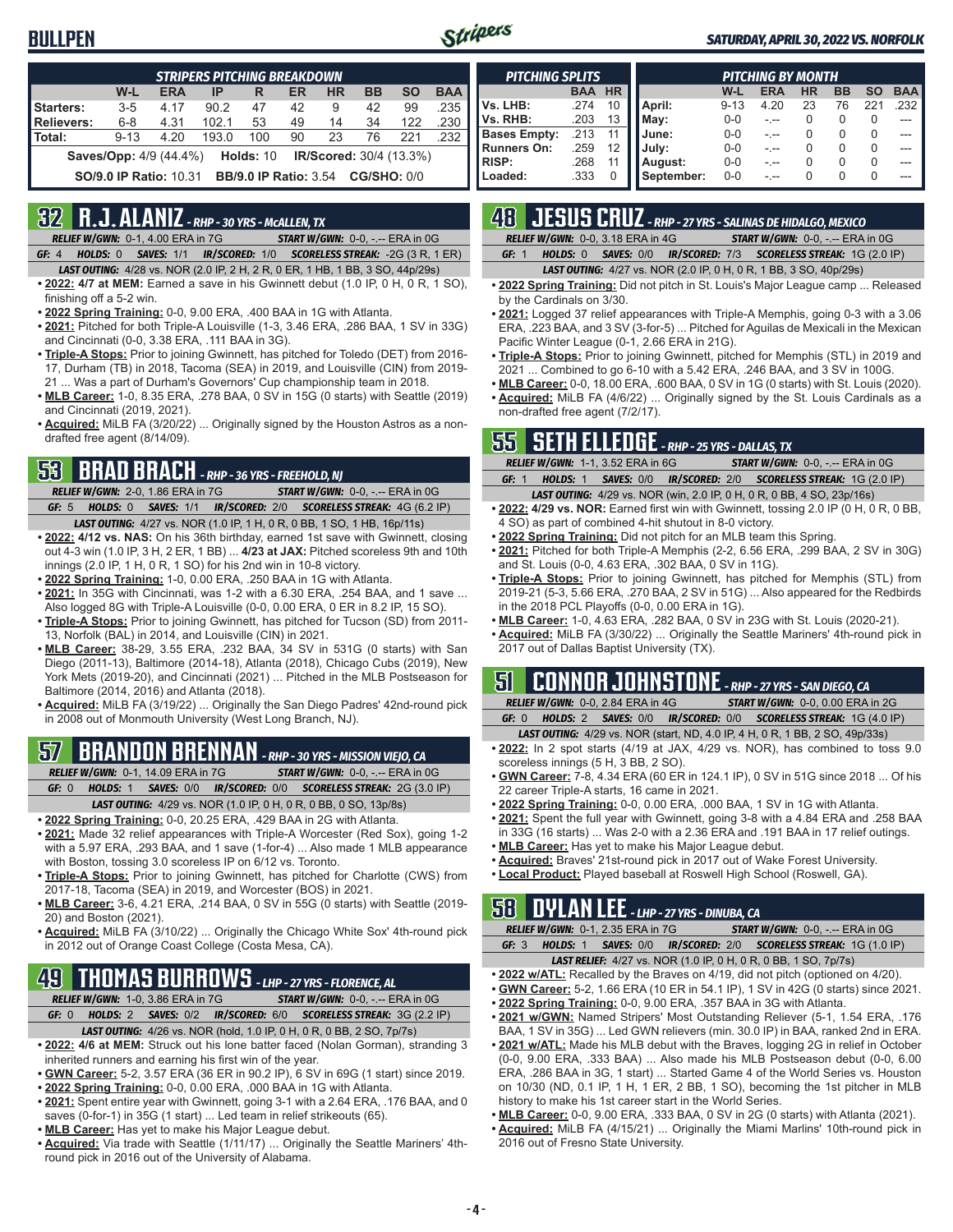## **BULLPEN**

## **56 BRANDYN SITTINGER** *- LHP - 27 YRS - ELYRIA, OH*

*RELIEF W/GWN:*1-2, 7.45 ERA in 7G *START W/GWN:*0-0, -.-- ERA in 0G

*GF:*1 *HOLDS:*1 *SAVES:*0/1 *IR/SCORED:*1/1 *SCORELESS STREAK:*-2G (4 ER) *LAST OUTING:*4/28 vs. NOR (BS, loss, 0.1 IP, 2 H, 1 R, 1 ER, 1 BB, 0 SO, 17p/10s)

- **• 2022: 4/12 vs. NAS:** Earned his first win with Gwinnett (2.0 IP, 2 H, 0 R in 4-3 win).
- **• 2022 Spring Training:** 0-0, 11.57 ERA, .333 BAA in 3G with Atlanta.
- **• 2021:** Split time between Double-A Amarillo (0-1, 3.94 ERA, .196 BAA, 1 SV in 12G) and Triple-A Reno (1-1, 4.24 ERA, .209 BAA, 4 SV in 23G) of the Arizona organization ... Also made his MLB debut (0-1, 7.71 ERA, .294 BAA, 0 SV in 5G).
- **• Triple-A Stops:** Prior to joining Gwinnett, had only pitched with Reno in 2021.
- **• MLB Career:** 0-1, 7.71 ERA, .294 BAA, 0 SV in 5G (0 starts) with Arizona (2021). **• Acquired:** MiLB FA (2/20/22) ... Originally the Detroit Tigers' 17th-round pick in 2016 out of Ashland University (Ashland, OH).

## **59 MICHAEL TONKIN** *- RHP - 32 YRS - GLENDALE, CA*

*RELIEF W/GWN:*1-0, 4.76 ERA in 6G *START W/GWN:*0-0, -.-- ERA in 0G

*GF:*5 *HOLDS:*0 *SAVES:*2/3 *IR/SCORED:*0/0 *SCORELESS STREAK:*-1G (1 ER)

- *LAST OUTING:*4/26 vs. NOR (BS, win, 1.0 IP, 1 H, 1 R, 1 ER, 0 BB, 2 SO, 1 HR, 15p/13s) **• IL Leaderboard:** Entering 4/30, ranks T-7th in the IL in saves (2).
- **• 2022: 4/6 at MEM:** In his first outing in affiliated MiLB since 2019 (with Triple-A Reno), earned a save in his Stripers debut (1.0 IP, 1 H, 0 R, 1 SO in 5-3 win) ... **4/26 vs. NOR:** Earned first win with Gwinnett despite blown save (1.0 IP, 1 H, 1 ER, 1 HR, 2 SO) in 7-6 walk-off victory.
- **• 2022 Spring Training:** 0-0, 0.00 ERA, .000 BAA in 3G with Atlanta.
- **• 2021:** Pitched for the Long Island Ducks of the Atlantic League (2-1, 0.53 ERA, 9 SV in 16G), Tijuana of the Mexican League (2-1, 2.00 ERA in 6G), and Aguilas of the Dominican Winter League (1-0, 0.68 ERA in 13G).
- **• Triple-A Stops:** Before joining Gwinnett, pitched for Rochester (MIN) from 2013- 17, San Antonio (MIL) in 2019, and Reno (ARI) in 2019.
- **• MLB Career:** 3-3, 4.43 ERA, .269 BAA, 0 SV in 141G with Minnesota (2013-17).
- **• Acquired:** MiLB FA (1/11/22) ... Originally the Minnesota Twins' 30th-round pick in 2008 out of Palmdale High School (CA).

### **54 NICK VINCENT** *- RHP - 35 YRS - RAMONA, CA*

*RELIEF W/GWN:*0-2, 5.40 ERA in 6G *START W/GWN:*0-0, 0.00 ERA in 1G *GF:*1 *HOLDS:*2 *SAVES:*0/1 *IR/SCORED:*2/0 *SCORELESS STREAK:*2G (3.0 IP)

*LAST OUTING:*4/29 vs. NOR (2.0 IP, 0 H, 0 R, 1 BB, 4 SO, 34p/21s)

**• 2022: 4/15 vs. NAS:** In his first Triple-A start since 2008 with Portland, tossed 2.0 scoreless IP (1 H, 1 BB, 4 SO) in an eventual 2-1 win ... **4/29 vs. NOR:** Struck out 4 over 2.0 hitless innings to finish 4-hit shutout in 8-0 win.

- **• 2022 Spring Training:** 0-0, 54.00 ERA, .714 BAA in 1G with Atlanta.
- **• 2021:** Opened the season with the Texas Rangers, pitching for Triple-A Round Rock (0-0, 4.11 ERA, .273 BAA in 15G) ... Released on 6/22 ... Signed by the Minnesota Twins on 6/23 and joined Triple-A St. Paul (3-1, 4.55 ERA, .228 BAA, 6 SV in 24G) ... Had his contract selected on 8/10 and logged 7G for the Twins (1-0, 0.71 ERA, .146 BAA, 0 SV).
- **• Triple-A Stops:** Prior to joining Gwinnett, has pitched for 7 Triple-A teams: Portland (SD, 2008), Tucson (SD, 2012-13), El Paso (SD, 2015), Sacramento (SF, 2019), Lehigh Valley (PHI, 2019), Round Rock (TEX, 2021), and St. Paul (MIN, 2021).
- **• MLB Career:** 23-23, 3.30 ERA, .236 BAA, 7 SV in 412G with San Diego (2012-15), Seattle (2016-18), San Francisco (2019), Philadelphia (2019), Miami (2020), and Minnesota (2021).
- **• Acquired:** MiLB FA (3/16/22) ... Originally the San Diego Padres' 18th-round pick in 2008 out of Cal State Long Beach.

|                | <b>SCORELESS INNINGS STREAKS (15-PLUS INNINGS)</b> |                                    |              |
|----------------|----------------------------------------------------|------------------------------------|--------------|
| <b>Pitcher</b> | Length                                             | <b>Dates</b>                       | <b>Stats</b> |
|                |                                                    |                                    |              |
|                |                                                    |                                    |              |
|                |                                                    |                                    |              |
|                |                                                    |                                    |              |
|                |                                                    |                                    |              |
|                |                                                    |                                    |              |
|                |                                                    |                                    |              |
|                |                                                    | <b>PITCHER AWARDS &amp; HONORS</b> |              |
| <b>Pitcher</b> |                                                    | <b>Award/Date</b>                  | <b>Stats</b> |
|                |                                                    |                                    |              |
|                |                                                    |                                    |              |
|                |                                                    |                                    |              |
|                |                                                    |                                    |              |
|                |                                                    |                                    |              |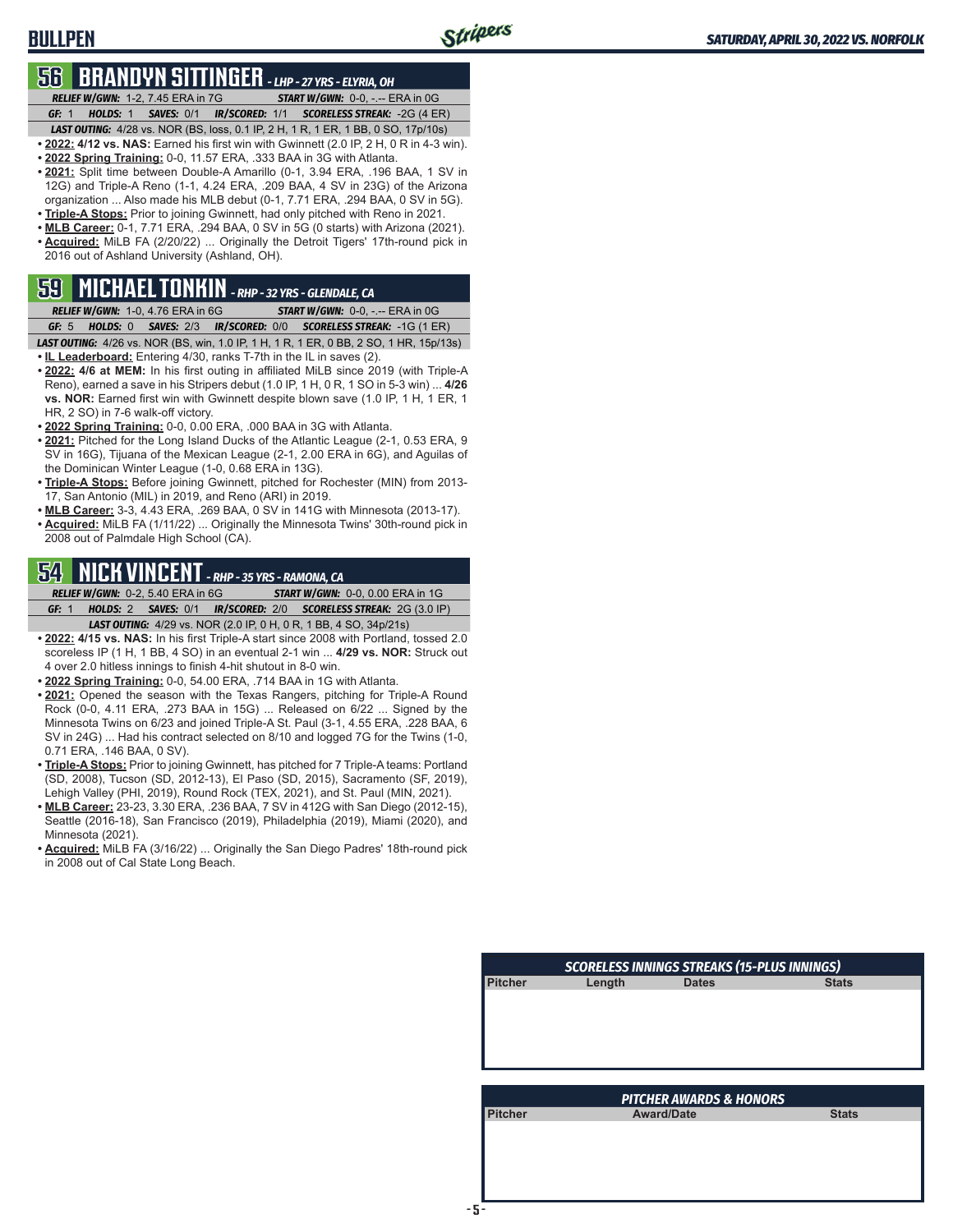| <b>BATTERS</b> |                                                                                  | Stripers                                                |  |  |  |  |                         | <b>SATURDAY, APRIL 30, 2022 VS. NORFOLK</b> |      |
|----------------|----------------------------------------------------------------------------------|---------------------------------------------------------|--|--|--|--|-------------------------|---------------------------------------------|------|
| TOTAL:         | 248, 16 HR, 691 OPS RISP:                                                        | 244, 4 HR, 671 OPS RUNS/INNING: 1 2 3 4 5 6 7 8 9 X TOT |  |  |  |  |                         |                                             |      |
| Vs. LHP:       | 240, 4 HR, 710 OPS RISP/20: 278, 1 HR, 681 OPS Stripers: 12 12 23 2 14 2 5 7 8 2 |                                                         |  |  |  |  |                         |                                             | 87 I |
| Vs. RHP:       | 250, 12 HR, 685 OPS <b>LOADED:</b> 182, 0 HR, 487 OPS <b>Opponents:</b>          |                                                         |  |  |  |  | 17 7 10 6 14 10 16 10 9 |                                             | 100  |

|                  |                |                |                          |                          |                          |               |                          | <b>HOME RUNS</b> |                                          |                | <b>MULTI-GAMES</b>       |                          |
|------------------|----------------|----------------|--------------------------|--------------------------|--------------------------|---------------|--------------------------|------------------|------------------------------------------|----------------|--------------------------|--------------------------|
| Player           | 1R             | 2R             | 3R                       | <b>GS</b>                | Tot.                     | Off LH Off RH |                          | Team W-L         | Last HR with Gwinnett (Regular Season)   | <b>Hit</b>     | <b>RBI</b>               | <b>HR</b>                |
| Acuña Jr.        |                |                |                          |                          |                          |               |                          | $0 - 0$          | 4/17/18 vs. SWB, 2R (LH Josh Rogers)     | 3              | -                        |                          |
| Casteel          | 3              |                | ۰                        | ۰                        | 3                        |               | 2                        | $1 - 2$          | 4/23/22 at JAX, 1R (RH Jeff Brigham)     |                | $\overline{\phantom{a}}$ |                          |
| Contreras        | ۰.             |                |                          |                          |                          |               |                          | $0 - 0$          | 9/7/21 at COL, 1R (LH Kirk McCarty)      | 4              |                          |                          |
| Dean             |                |                |                          |                          |                          |               |                          | $0 - 0$          |                                          | 3              | 2                        |                          |
| Demeritte        |                |                |                          |                          | 2                        |               | $\overline{2}$           | $0 - 2$          | 4/14/22 vs. NAS, 2R (RH Jason Alexander) | 3              | $\overline{2}$           |                          |
| DeShields        | ۰.             | ٠              | $\overline{\phantom{a}}$ | $\overline{\phantom{a}}$ | ۰.                       | ۰             | $\overline{\phantom{0}}$ | $0 - 0$          |                                          | 4              |                          | $\overline{\phantom{a}}$ |
| <b>Dickerson</b> | ۰.             | ٠              | ٠                        | ٠                        | $\overline{\phantom{a}}$ | ٠             |                          | $0 - 0$          |                                          | ۰              | $\overline{\phantom{a}}$ |                          |
| Goins            |                |                | $\overline{\phantom{a}}$ |                          | ۰.                       |               |                          | $0 - 0$          | 9/14/21 vs. NAS, 1R (RH Josh Lindblom)   |                | $\overline{\phantom{0}}$ |                          |
| Gonzalez         |                |                | $\overline{\phantom{a}}$ |                          |                          |               |                          | $0 - 0$          |                                          | $\overline{2}$ | ٠                        |                          |
| Gosselin         | ۰.             |                | ٠                        |                          |                          | ۰             |                          | $1 - 0$          | 4/23/22 at JAX, 2R (RH Huascar Brazoban) | 5              |                          |                          |
| Jenista          | 3              |                | $\overline{\phantom{a}}$ |                          | 4                        |               | 3                        | $3-0$            | 4/12/22 vs. NAS, 1R (LH Rex Brothers)    | 3              | 2                        |                          |
| Nogowski         | ۰.             |                | $\overline{\phantom{a}}$ | $\overline{\phantom{a}}$ |                          |               |                          | $1 - 0$          | 4/12/22 vs. NAS, 2R (RH Caleb Boushley)  | 5              | $\overline{2}$           |                          |
| Perez            |                |                | $\overline{\phantom{a}}$ |                          |                          |               |                          | $0 - 0$          |                                          | -              | ٠                        |                          |
| Shewmake         | $\overline{2}$ |                | ٠                        | $\overline{\phantom{0}}$ | 2                        |               |                          | $2 - 0$          | 4/27/22 vs. NOR, 1R (RH Matt Vogel)      | 6              | ۰                        |                          |
| Tromp            |                | ۰.             | $\overline{\phantom{a}}$ | ۰                        |                          |               |                          | $0 - 1$          | 4/5/22 at MEM, 1R (RH T.J. Zeuch)        | 2              | ۰                        |                          |
| <b>Tucker</b>    |                |                | ۰                        |                          | -                        |               |                          | $0 - 0$          |                                          |                | 2                        | $\overline{\phantom{a}}$ |
| Valaika          |                | $\mathfrak{p}$ |                          |                          | $\overline{2}$           |               |                          | $2 - 0$          | 4/7/22 at MEM. 2R (RH Johan Oviedo)      | 6              | 4                        |                          |
| Total:           | 9              | 6              |                          | $\mathbf{0}$             | 16                       |               |                          |                  |                                          |                |                          |                          |

**Back-to-Back Homers (1x) Leadoff (Game) Homers (0x): Walk-Off Homers (0x):**<br>Nogowski (2R) / Jenista 4/12 vs. NAS (2nd Inning) Mone Nogowski (2R) / Jenista, 4/12 vs. NAS (2nd Inning)

**9 RYAN CASTEEL** *- C - 30 YRS - CHATTANOOGA, TN*

*SEASON WITH GWN:*.167, 3 HR, 3 RBI, 0 SB, .742 OPS *HIT STREAK:* 1G (2-5)

*4/29 vs. NOR:*DNP *NOR SERIES:* .--- (0-0)

- **• 2022:** Of his 4 hits, 3 are solo homers (4/9 at MEM, 4/14 vs. NAS, 4/23 at JAX).
- **• GWN Career:** .217 (39-for-180), 6 2B, 0 3B, 11 HR, 31 RBI in 75G since 2021. **• 2021:** Spent the entire year with Gwinnett, batting .224 (6 2B, 8 HR, 13 R, 28 RBI, .716 OPS) in 68G ... Led the club in pinch-hit at-bats (28) and hits with the bases loaded (4-for-6, .667, 2 2B, 1 HR, 12 RBI, 2.125 OPS).
- **• Triple-A Stops:** Prior to Gwinnett, played for Albuquerque (COL) from 2015-16.
- **• MLB Career:** Has yet to make his Major League debut.
- **• Acquired:** MiLB FA (11/29/21) ... On his 3rd contract with Atlanta (also signed on 1/24/19 and 3/14/21) ... Originally the Colorado Rockies' 17th-round pick in 2010 out of Cleveland State Community College (Cleveland, TN).

## **15 JUSTIN DEAN** *- OF - 25 YRS - MAULDIN, SC*

*SEASON WITH GWN:*.216, 0 HR, 5 RBI, 4 SB, .510 OPS *HIT STREAK:* 1G (2-4)

- *4/29 vs. NOR:*2-4, 2B, 2 RBI, SB *NOR SERIES:* .250 (2-8), 2 RBI, SB **• 2022: 4/7 at MEM:** Notched his first career Triple-A hit and steal (1-for-3) ... **4/19 at JAX:** Threw out runners at 2B and 3B for 2 outfield assists (#4-5 total), his 2nd assist was No. 1 on *SportsCenter's* Top 10 Plays.
- **• 2021:** Spent the entire year with Double-A Mississippi, batting .237 (14 2B, 4 3B, 8 HR, 60 R, 34 RBI, 29 SB, .709 OPS) in 99G ... In the Double-A South Championship Series, hit .333 (2 2B, 6 R, 2 RBI, 2 SB) in 5G.
- **• Triple-A Stops:** Is making his Triple-A debut in 2022.
- **• MLB Career:** Has yet to make his Major League debut.
- **• Award Winner:** Was Class-A Rome's Player of the Year in 2019 (.284, 18 2B, 9 3B, 9 HR, 85 R, 46 RBI, 47 SB, .817 OPS in 109G).
- **• Acquired:** Braves' 17th-round pick in 2018 out of Lenoir-Rhyne University (NC).

## **26 DELINO DESHIELDS JR.** *- OF - 29 YRS - EASTON, MD*

- *SEASON WITH GWN:*.280, 0 HR, 5 RBI, 4 SB, .733 OPS *HIT STREAK:* -1G (0-3) *4/29 vs. NOR:*0-3, SF, R, RBI, BB *NOR SERIES:* .357 (5-14), 4 RBI
- **• 2022: In last 6G, batting .364 (8-for-22, 1 2B, 3 R, 4 RBI, .832 OPS)** ... **4/26 vs. NOR:** Notched first multi-RBI game of the year (1-for-4, 2 RBI).
- **• 2022 Spring Training:** .125 (1-for-8) in 4G with Miami ... Released on 4/3.
- **• 2021:** Played in the Texas, Boston, and Cincinnati orgs ... Spent time with Round Rock (TEX) and Worcester (BOS) in Triple-A (.252, 13 2B, 2 3B, 6 HR, 22 RBI, 21 SB in 84G) ... Finished with the Reds (.255, 5 2B, 1 HR, 6 RBI, 2 SB in 25G).
- **• Triple-A Stops:** Prior to joining Gwinnett, played for Round Rock (TEX, 2015-16, 2018, 2021), Nashville (TEX, 2019), and Worcester (BOS, 2021).
- **• MLB Career:** .246, 81 2B, 19 3B, 19 HR, 139 RBI, 111 SB in 601G with Texas (2015-19), Cleveland (2020), and Cincinnati (2021) ... Played for Texas (2015) and Cleveland (2020) in MLB Postseason (.290, 3 2B, 2 RBI, 1 SB in 7G).
- **• Acquired:** MiLB FA (4/5/22) ... Originally the Texas Rangers' 1st-round pick (3rd overall) in 2014 out of Woodward Academy (College Park, GA).
- **• Bloodlines:** Is the son of Delino DeShields, 13-year MLB infielder (MON, LAD, STL, BAL, CHC) from 1990-2002 ... Finished 2nd in NL R.O.Y. voting in 1990.

## **30 ALEX DICKERSON** *- OF - 31 YRS - POWAY, CA*

*SEASON WITH GWN:*.---, 0 HR, 0 RBI, 0 SB, .--- OPS *HIT STREAK:* 0G (0-0) *4/29 vs. NOR:*DNP *NOR SERIES:* .--- (0-0)

- 
- **• 2022 w/ATL:** Was on the Braves' Opening Day roster, hit .121 (4-for-33, 1 HR, 3 R, 2 RBI) in 13G ... DFA'd on 4/28, outrighted to Gwinnett on 4/30.
- **• 2022 Spring Training:** .136 (3-for-22, 1 2B, 2 HR, 3 RBI) in 10G with Atlanta. **• 2021:** Logged 111G with San Francisco (.233, 10 2B, 2 3B, 13 HR, 38 RBI, 1 SB,
- .724 OPS) ... Set MLB career highs in games, hits (66), homers, and RBI ... Also played 11G with Triple-A Sacramento (.289, 3 2B, 2 HR, 4 RBI).
- **• Triple-A Stops:** Prior to joining Gwinnett, played for El Paso (SD, 2015-16, 2019) and Sacramento (2019, 2021) ... Was PCL Rookie of the Year and Postseason All-Star in 2015 (.307, 36 2B, 9 3B, 12 HR, 82 R, 71 RBI, .877 OPS in 125G).
- **• MLB Career:** .255, 49 2B, 8 3B, 40 HR, 132 RBI, 7 SB, .785 OPS in 339G with San Diego (2016, 2019), San Francisco (2019-21), and Atlanta (2022) ... Made MLB Postseason debut with Giants in 2021 (.000, 0-for-4 in 4G).
- **• Acquired:** MLB FA (3/16/22) ... Originally the Pittsburgh Pirates' 3rd-round pick in 2011 out of the University of Indiana.

### **1 RYAN GOINS** *- INF - 34 YRS - TEMPLE, TX SEASON WITH GWN:*.074, 0 HR, 0 RBI, 0 SB, .148 OPS *HIT STREAK:* -1G (0-3)

- *4/29 vs. NOR:*DNP *NOR SERIES:* .091 (1-11), RBI **• GWN Career:** .210 (74-for-353), 9 2B, 1 3B, 6 HR, 36 RBI in 106G since 2021.
- **• 2022 Spring Training:** .188 (3-for-16, 1 2B, 1 R, 1 RBI) in 11G with Atlanta.
- **• 2021:** Spent the entire year with Gwinnett, batting .233 (9 2B, 1 3B, 6 HR, 27 R, 35 RBI, 3 SB, .635 OPS) in 91G.
- **• Triple-A Stops:** Prior to joining Gwinnett, played for Buffalo (TOR) from 2013-16, Lehigh Valley (PHI) in 2018, and Charlotte (CWS) in 2019 ... Was an International League Midseason All-Star with Charlotte in 2019.
- **• MLB Career:** .228, 71 2B, 12 3B, 22 HR, 158 RBI in 555G with Toronto (2013-17), Kansas City (2018), Chicago White Sox (2019-20) ... Played for Toronto in 2015- 16 Postseasons (.146, 1 HR, 5 RBI in 14G).
- **• Acquired:** MiLB FA (3/13/22), his 2nd deal with Atlanta (also signed on 2/25/21) ... Originally the Toronto Blue Jays' 4th-round pick in 2009 out of Dallas Baptist University (Dallas, TX).

|                                                                                |            |    |    |    |    | <b>STRIPERS BATTING BY MONTH</b> |           |            |            |            |
|--------------------------------------------------------------------------------|------------|----|----|----|----|----------------------------------|-----------|------------|------------|------------|
|                                                                                | <b>AVG</b> | G  | 2B | 3B | HR | <b>RBI</b>                       | <b>SB</b> | <b>OBP</b> | <b>SLG</b> | <b>OPS</b> |
| April:<br>$\blacksquare$ May:<br>June:<br><b>July</b><br>August:<br>September: | .248       | 22 | 38 | 3  | 16 | 80                               | 20        | .318       | .373       | .691       |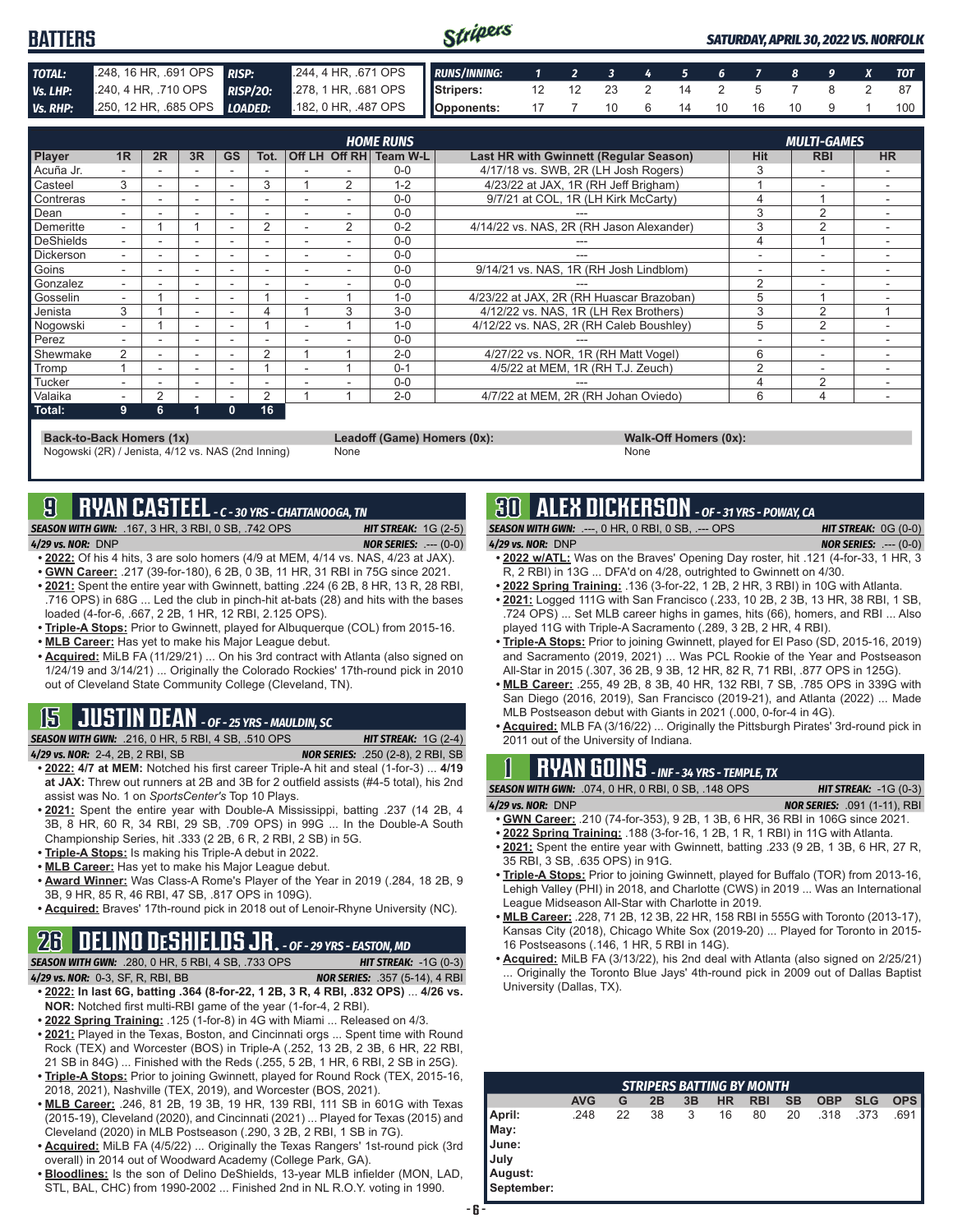## **5 PHIL GOSSELIN** *- INF - 33 YRS - BRYN MAWR, PA*

*SEASON WITH GWN:*.290, 1 HR, 8 RBI, 1 SB, .779 OPS *HIT STREAK:* 6G (10-28)

**BATTERS**

- *4/29 vs. NOR:*1-4, 2B, RBI, SB, BB *NOR SERIES:* .368 (7-19), 2 RBI, SB **• 2022: In last 7G, batting .357 (10-for-28, 2 2B, 1 HR, 5 R, 5 RBI, 1 SB, .923 OPS)** ... **4/5-4/20:** Posted team-best 11-game on-base streak (.263, 10-for-38, 8 BB, .396 OBP) ... **4/23 at JAX:** Blasted a 2-run HR (1), his first with Gwinnett since 8/25/18 at CLT, went 1-for-4 with season-high 3 RBI.
- **• GWN Career:** .295 (275-for-933), 54 2B, 9 3B, 13 HR, 90 RBI, 8 SB in 254G from 2013-14, 2018, and 2022 ... Set Gwinnett record for single-season batting average in 2014 (.344), earning team MVP and IL Postseason All-Star honors.
- **• 2022 Spring Training:** .125 (1-for-8) in 4G with Atlanta.
- **• 2021:** Spent the entire year with the LA Angels, batting .261 (14 2B, 7 HR, 47 RBI, 4 SB) in 104G ... His 90 hits were an MLB career high.
- **• Triple-A Stops:** In addition to Gwinnett, has also played for Reno (ARI) in 2015, Round Rock (TEX) in 2017, Indianapolis (PIT) in 2017, Louisville (CIN) in 2018, and Lehigh Valley (PHI) in 2019.
- **• MLB Career:** .261, 49 2B, 2 3B, 17 HR, 101 RBI, 11 SB in 463G with Atlanta (2013-15), Arizona (2015-16), Texas (2017), Pittsburgh (2017), Cincinnati (2018), Philadelphia (2019-20), and LA Angels (2021).
- **• Acquired:** MiLB FA (3/19/22) ... Originally the Atlanta Braves' 5th-round pick in 2010 out of the University of Virginia ... Traded to Arizona in the deal that brought in RHP Touki Toussaint (6/20/15).

## **18 GREYSON JENISTA** *- OF - 25 YRS - LAWRENCE, KS*

*SEASON WITH GWN:*.240, 4 HR, 6 RBI, 0 SB, .828 OPS *HIT STREAK:* 4G (4-13) *4/29 vs. NOR:*1-2, 2 R, 3 BB *NOR SERIES:* .333 (3-9), RBI

- **• 2022: 4/7 at MEM:** Tallied his first career Triple-A hit and RBI with a solo homer to deep CF (2-for-4, RBI) ... **4/12 vs. NAS:** Notched his 2nd career multi-homer game (1st in Triple-A) with pair of solo blasts (#3-4, 2-for-3, 2 RBI).
- **• 2022 Spring Training:** .000 (0-for-6, 1 RBI) in 4G with Atlanta.
- **• 2021:** Spent the entire year with Double-A Mississippi, batting .216 (7 2B, 2 3B, 19 HR, 45 R, 42 RBI, 7 SB, .808 OPS) in 89G ... Ranked among Double-A South leaders in homers (6th), walks (7th, 51), slugging (10th, .465), and OPS (10th) ... In the Double-A South Championship Series, hit .167 (3 HR, 3 RBI) in 5G ... His solo homer in Game 5 on 9/26 vs. Montgomery was the difference in a 2-1 win.
- **• Triple-A Stops:** Is making his Triple-A debut in 2022.
- **• MLB Career:** Has yet to make his Major League debut.
- **• Acquired:** Braves' 2nd-round pick in 2018 out of Wichita State University (KS).

## **28 JOHN NOGOWSKI** *- INF - 29 YRS - TALLAHASSEE, FL*

*SEASON WITH GWN:*.224, 1 HR, 8 RBI, 2 SB, .639 OPS *HIT STREAK:* -1G (0-2)

*4/29 vs. NOR:*0-2, SF, R, RBI *NOR SERIES:* .333 (3-9), 3 RBI

- **• 2022: 4/12 vs. NAS:** Belted Gwinnett's first homer at Coolray Field this year (2 run, off RHP Caleb Boushley), finished 2-for-3 with 2 RBI.
- **• 2022 Spring Training:** .294 (5-for-17, 1 2B, 3 R, 4 RBI) in 9G with Atlanta.
- **• 2021:** Played for 3 different Triple-A Teams (Memphis, Indianapolis, Sacramento) and 2 different MLB teams (St. Louis, Pittsburgh) ... Combined to bat .211 (7 2B, 6 HR, 29 RBI, 6 SB) in 64G in MiLB ... In 52G in MLB, hit .233 (7 2B, 1 HR, 14 RBI).
- **• Triple-A Stops:** Prior to joining Gwinnett, has played for Memphis (STL) in 2019 and 2021, Indianapolis (PIT) in 2021, and Sacramento (SF) in 2021.
- **• MLB Career:** .233, 7 2B, 0 3B, 1 HR, 14 RBI, 0 SB in 52G with St. Louis (2020-21) and Pittsburgh (2021).
- **• Acquired:** Claimed from San Francisco in the 2021 Rule 5 Draft ... Originally the Oakland Athletics' 34th-round pick in 2014 out of Florida State University.

## **7 HERNAN PEREZ** *- INF - 31 YRS - VILLA DE CURA, VENEZUELA*

|                              |          | <b>SEASON WITH GWN:</b> .333.0 HR.0 RBI.0 SB. .933 OPS . | <b>HIT STREAK:</b> $1G(1-3)$  |
|------------------------------|----------|----------------------------------------------------------|-------------------------------|
| 4/29 vs. NOR: 1-3, 2 R, 2 BB |          |                                                          | <b>NOR SERIES:</b> .333 (1-3) |
|                              | $\cdots$ |                                                          | $\sqrt{2}$                    |

- **• 2022:** Played 3G with Tijuana of the Mexican League (.231, 1 2B, 1 HR, 3 RBI) before being signed by Atlanta and joining Gwinnett on 4/29.
- **• 2021:** Made Washington's Opening Day roster, but hit .053 in 10G before being DFA'd on 5/4 ... Signed MiLB deal with Milwaukee on 5/7 ... Played 23G with Nashville (.357, 6 2B, 3 HR, 18 RBI, 4 SB) before being released on 7/4 ... Won MVP of the Venezuela Winter League (.296, 6 HR, 22 RBI in 31G with Aragua).
- **• Triple-A Stops:** Prior to joining Gwinnett, has played for Toledo (DET, 2013-14), Colorado Springs (MIL, 2016), San Antonio (MIL, 2019), and Nashville (MIL, 2021) ... Won IL Player of the Week once with the Mud Hens (6/16/14).
- **• MLB Career:** .250, 74 2B, 11 3B, 45 HR, 180 RBI, 69 SB, .662 OPS in 651G with Detroit (2012-15), Milwaukee (2015-19), Chicago Cubs (2020), and Washington (2021) ... Played in 13 MLB Postseason games with Detroit (2013-14) and Milwaukee (2018), batting .188 (3-for-16, 2 2B, 2 RBI, 2 SB).
- **• Acquired:** MiLB FA (4/28/22) ... Originally signed by the Detroit Tigers as a NDFA out of Venezuela (5/14/19).

## **8 BRADEN SHEWMAKE** *- INF - 24 YRS - WYLIE, TX*

*SEASON WITH GWN:*.295, 2 HR, 3 RBI, 3 SB, .760 OPS *HIT STREAK:* 3G (5-13)

- *4/29 vs. NOR:*2-4, R, BB *NOR SERIES:* .278 (5-18), HR, RBI, 2 SB
- **• Prospecting:** Entering 2022, ranked the Braves' No. 6 prospect by MLB.com. **• 2022: 4/5 at MEM:** Went 2-for-4 with a stolen base in his Triple-A debut ... **4/6 at MEM:** Blasted his first career Triple-A homer (solo) in 3-for-5 effort ... **4/27 vs. NOR:** Belted his first Coolray Field homer (solo, #2, 1-for-5, 1 RBI) ... **4/28 vs. NOR:** Notched the 3rd multi-steal game of his career (2 SB, 2-for-4, 2B, R).
- **• 2022 Spring Training:** .000 (0-for-9, 1 R, 1 RBI) in 5G with Atlanta.
- **• 2021:** Spent the entire year with Double-A Mississippi, batting .228 (14 2B, 3 3B, 12 HR, 40 R, 40 RBI, 4 SB, .672 OPS) in 83G ... In the Double-A South Championship Series, hit .100 (2 R, 1 RBI) in 5G ... Named by MiLB.com as a Braves Organization All-Star.
- **• Triple-A Stops:** Is making his Triple-A debut in 2022.
- **• MLB Career:** Has yet to make his Major League debut.
- **• Acquired:** Braves' 1st-round pick (21st overall) in 2019 out of Texas A&M.

## **14 CHADWICK TROMP** *- C - 26 YRS - ORANJESTAD, ARUBA*

*SEASON WITH GWN:*.294, 1 HR, 3 RBI, 0 SB, .718 OPS *HIT STREAK:* 4G (5-16)

*4/29 vs. NOR:*2-4, RBI *NOR SERIES:* .333 (4-12), 2 RBI

- **• 2022: 4/5 at MEM:** Tallied Gwinnett's first homer and RBI of the year (solo, off T.J. Zeuch) in 2-1 loss (2-for-4) ... DFA'd by Atlanta on 4/12, outrighted on 4/19.
- **• GWN Career:** .255 (13-for-53), 1 2B, 0 3B, 1 HR, 3 RBI, 0 SB in 14G since 2021.
- **• 2022 Spring Training:** .400 (2-for-5, 1 2B, 2 R) in 4G with Atlanta. **• 2021:** Played 55G with Triple-A Sacramento (.224, 12 2B, 6 HR, 24 RBI) and 9G with San Francisco (.222, 1 HR, 2 RBI) ... DFA'd on 9/18, claimed by Atlanta on 9/21 ... Joined Gwinnett and hit .176 (0 XBH, 0 RBI) in 5G.
- **• Triple-A Stops:** Prior to joining Gwinnett, has played for Louisville (CIN) in 2015 and 2018-19, and Sacramento (SF) in 2021.
- **• MLB Career:** .215, 1 2B, 0 3B, 5 HR, 12 RBI, 0 SB in 33G with San Francisco (2020-21).
- **• Acquired:** Claimed off waivers from San Francisco (9/21/21) ... Originally signed by the Cincinnati Reds as a NDFA (1/24/13) out of Aruba.

## **17 PRESTON TUCKER** *- OF - 31 YRS - TAMPA, FL*

*SEASON WITH GWN:*.292, 0 HR, 5 RBI, 0 SB, .821 OPS *HIT STREAK:* 3G (6-12)

- *4/29 vs. NOR:*DNP *NOR SERIES:* .500 (6-12), 2 RBI **• 2022: In last 9G, batting .324 (11-for-34, 5 2B, 6 R, 4 RBI)** ... **4/9 at MEM:** In his first affiliated game since 5/7/19 with Triple-A Charlotte, went 2-for-3 (2B, R, RBI).
- **• GWN Career:** .269 (29-for-108), 10 2B, 1 3B, 0 HR, 11 RBI in 30G since 2018. **• 2021:** Played for Kia of the KBO (.237, 24 2B, 1 3B, 9 HR, 59 RBI in 127G), his
- 3rd-straight season with the club (hit .284 with 50 HR in 364G from 2019-21). **• Triple-A Stops:** Has played for 5 teams in all, including Oklahoma City (HOU,
- 2014), Fresno (HOU, 2015-17), Gwinnett (ATL, 2018), Louisville (CIN, 2018), and Charlotte (CWS, 2019).
- **• MLB Career:** .222, 38 2B, 1 3B, 23 HR, 68 RBI in 243G with Houston (2015-16), Cincinnati (2018), and Atlanta (.240, 4 HR, 22 RBI in 80G in 2018) ... Played in the 2015 MLB Postseason with Houston (0-for-2 in 3G).
- **• Acquired:** MiLB FA (3/31/22) ... Is 2nd stint with Atlanta (2018) ... Originally the Houston Astros' 7th-round pick in 2012 out of the University of Florida.

## **4 PAT VALAIKA** *- INF - 29 YRS - VALENCIA, CA*

*SEASON WITH GWN:*.292, 2 HR, 14 RBI, 1 SB, .816 OPS *HIT STREAK:* 5G (8-21) *4/29 vs. NOR:*1-4, R, BB *NOR SERIES:* .364 (4-11), 2 RBI

- **• 2022: 4/6 at MEM:** Crushed go-ahead 2-run HR (1) in 5-3 win (2-for-5, 2 RBI) ... **4/7 at MEM:** Fell triple shy of the cycle (3-for-4, 2-run HR, 3 RBI) in 5-2 win ... **4/26 vs. NOR:** Hit walk-off sac fly in 9th for 7-6 win (2-for-3, 2 R, RBI) ... **4/24-4/28:** Posted a 3G RBI streak (.545, 6-for-11, 2 2B, 5 RBI).
- **• 2022 Spring Training:** .300 (3-for-10, 1 2B, 1 HR, 2 R, 3 RBI) in 7G with Atlanta. **• 2021:** Split year between Baltimore (.201, 8 2B, 5 HR, 25 RBI, 1 SB in 91G) and Triple-A Norfolk (.225, 1 2B, 2 HR, 7 RBI in 22G).
- **• Triple-A Stops:** Prior to joining Gwinnett, has played for Albuquerque (COL) from 2016-19 and Norfolk (BAL) in 2021 ... Was Pacific Coast League All-Star in 2019.
- **• MLB Career:** .221, 34 2B, 1 3B, 30 HR, 92 RBI, 1 SB in 374G with Colorado (2016-19) and Baltimore (2020-21) ... Played in the MLB Postseason with the Rockies in 2017 and 2018 (.500, 1-for-2, 1 2B in 2G).
- **• Acquired:** MiLB FA (3/18/22) ... Originally the Colorado Rockies' 9th-round pick in 2013 out of UCLA.

| <b>PINCH HITTERS</b> |       |    |  |  |    |    |           |            |    |    |
|----------------------|-------|----|--|--|----|----|-----------|------------|----|----|
| Player               | AVG.  | AB |  |  | 2B | 3B | <b>HR</b> | <b>RBI</b> | BB | sc |
| Contreras            | 1.000 |    |  |  |    | U  |           |            |    |    |
| Jenista              | .000  |    |  |  |    |    |           |            |    |    |
| Totals:              | .500  |    |  |  |    | 0  |           |            |    |    |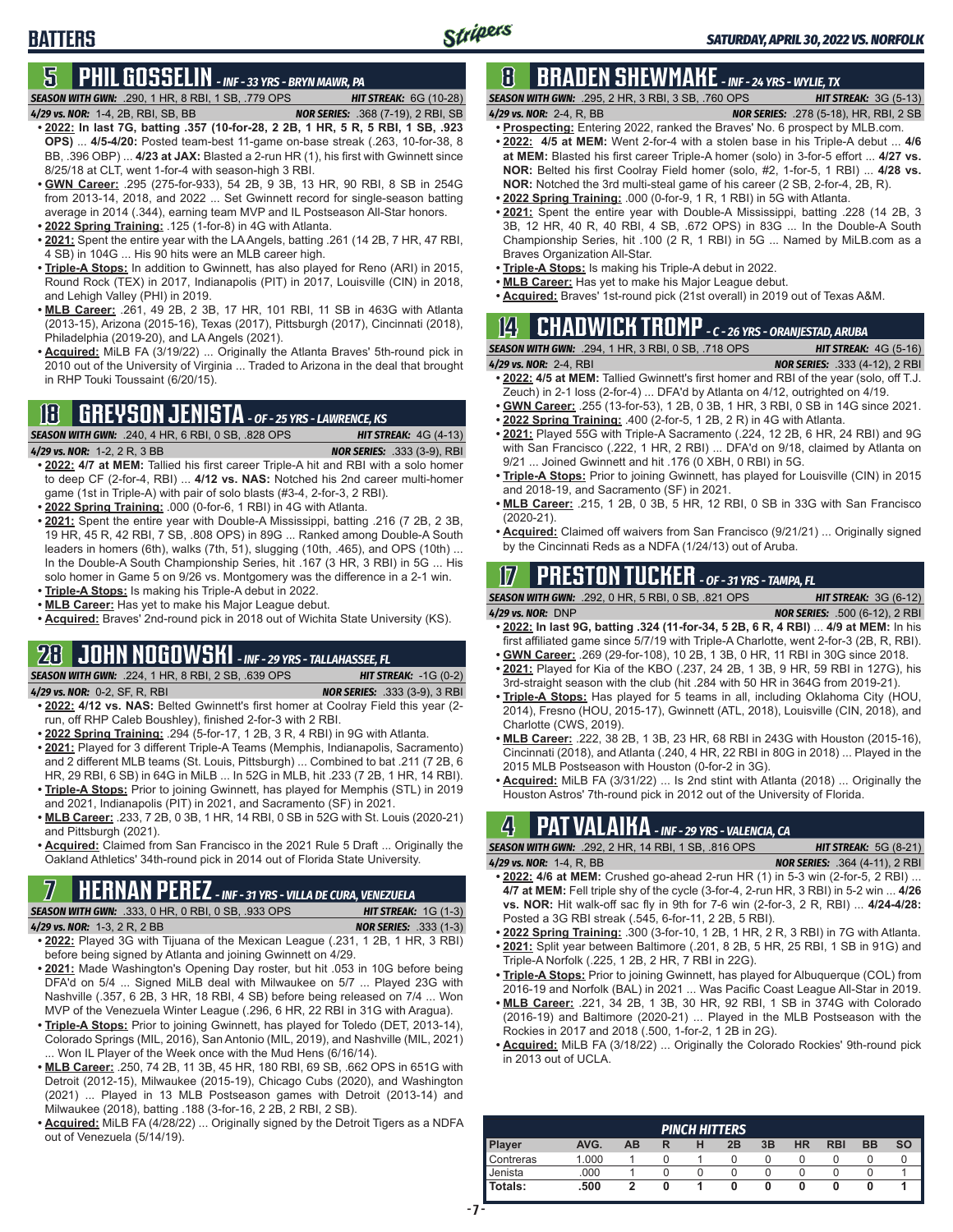## **SEASON SUMMARY**



### **TEAM HIGHS & LOWS**

| <b>OFFENSE:</b> |                                                                     |
|-----------------|---------------------------------------------------------------------|
|                 |                                                                     |
|                 |                                                                     |
|                 |                                                                     |
|                 |                                                                     |
|                 |                                                                     |
|                 |                                                                     |
|                 |                                                                     |
|                 |                                                                     |
|                 | Most Home Runs, Inning 2 (2x, last: 2nd Inning, 4/12 vs. Nashville) |
|                 |                                                                     |
|                 |                                                                     |
|                 |                                                                     |
|                 |                                                                     |
|                 |                                                                     |
|                 |                                                                     |
|                 |                                                                     |

#### **PITCHING:**

#### **DEFENSE:**

## **TEAM MISCELLANEOUS**

| Largest Comeback Win  3 Runs (4/23 at Jacksonville, 5-8, 10-8) |  |
|----------------------------------------------------------------|--|
|                                                                |  |
|                                                                |  |
|                                                                |  |
|                                                                |  |
|                                                                |  |
|                                                                |  |
|                                                                |  |
|                                                                |  |
|                                                                |  |
|                                                                |  |

## **INDIVIDUAL HIGHS & LOWS**

| <b>HITTING (GAME):</b> |  |
|------------------------|--|
|                        |  |
|                        |  |
|                        |  |
|                        |  |
|                        |  |
|                        |  |
|                        |  |
|                        |  |
|                        |  |
|                        |  |
|                        |  |
|                        |  |
|                        |  |
|                        |  |

#### **PITCHING (GAME):**

#### **DEFENSE (GAME):**

### **STREAKS**

#### **PITCHING (LONGEST IN 2022 ONLY):**

Multi-Hit Game Streak ....................................................2 Games (13 Players Tied)

### **LAST TIME IT HAPPENED (GWINNETT REGULAR-SEASON HISTORY) TEAM OFFENSE:**

|                                                                     | <u>ILAM UITLIVUL.</u> |                                                                     |
|---------------------------------------------------------------------|-----------------------|---------------------------------------------------------------------|
|                                                                     |                       |                                                                     |
| Sean Kazmar Jr. (8/28/19 vs. Norfolk)                               |                       |                                                                     |
|                                                                     |                       |                                                                     |
| Ryan LaMarre (6/21/19 vs. Syracuse)                                 |                       |                                                                     |
| Alex Jackson (5/27/21 vs. Memphis)                                  |                       |                                                                     |
| Eddie Rosario (8/18/21 at Louisville)                               |                       |                                                                     |
| Phillip Ervin (9/3/21 vs. Memphis)                                  |                       |                                                                     |
| Drew Waters (5/18/21 at Nashville)                                  |                       |                                                                     |
| Lane Adams (4/9/17 vs. Durham)                                      |                       |                                                                     |
| Orlando Arcia (5/16/21 vs. Louisville)                              |                       |                                                                     |
| Arcia/Camargo/Demeritte (5/8/21 at Charlotte)                       |                       |                                                                     |
| Tim Gustafson (5/24/10 at Indianapolis)                             |                       |                                                                     |
| Ernesto Mejia (6/1/13 at Lehigh Valley)                             |                       |                                                                     |
| Orlando Arcia (5/9/21 at Charlotte)                                 |                       |                                                                     |
|                                                                     |                       |                                                                     |
| Danny Santana (8/14/18 vs. Louisville)                              | <b>TEAM PITCHING:</b> |                                                                     |
| Jose Constanza (6/22/12-7/19/12)                                    |                       |                                                                     |
| Wes Timmons (5/27/09-8/16/09)                                       |                       |                                                                     |
|                                                                     |                       |                                                                     |
| Adonis Garcia (5/11/16-5/18/16)                                     |                       |                                                                     |
| Tyler Pastornicky (4/10/13-4/16/13)                                 |                       |                                                                     |
|                                                                     |                       |                                                                     |
|                                                                     |                       |                                                                     |
|                                                                     |                       |                                                                     |
| Todd Redmond (5/28/10 at Louisville)                                | <b>TEAM DEFENSE:</b>  |                                                                     |
| ooten/Marksberry/Ramirez (6/30/16 at Louisville)                    |                       | Turn a Triple Play  6/5/21 vs. Jacksonville (Camargo-Kipnis-Snider) |
| Kyle Wright (9/19/21 vs. Nashville)                                 |                       |                                                                     |
| Bryse Wilson (8/15/18 vs. Louisville)                               |                       |                                                                     |
| <b>Expresively 1992-1994</b> $\mathbb{F}$ <b>TEAM MISCELLANEOUS</b> |                       |                                                                     |

### **TEAM MISCELLANEOUS:**

| 21-Run Margin of Defeat…………………………………7/13/12 at Louisville (Lost 1-22) |  |  |
|-----------------------------------------------------------------------|--|--|

| <b>INDIVIDUAL OFFENSE:</b> |  |
|----------------------------|--|
|                            |  |

| Sean Kazmar Jr. (8/28/19 vs. Norfolk)                                      |
|----------------------------------------------------------------------------|
|                                                                            |
|                                                                            |
|                                                                            |
|                                                                            |
|                                                                            |
|                                                                            |
|                                                                            |
|                                                                            |
| Back-to-Back-to-Back Homers  Arcia/Camargo/Demeritte (5/8/21 at Charlotte) |
|                                                                            |
|                                                                            |
|                                                                            |
|                                                                            |
|                                                                            |
|                                                                            |
|                                                                            |
|                                                                            |
|                                                                            |
|                                                                            |

### **INDIVIDUAL PITCHING:**

| 9.0-Inning No-Hitter (Solo)Todd Redmond (5/28/10 at Louisville)                 |
|---------------------------------------------------------------------------------|
| 9.0-Inning No-Hitter (Comb.)  Wooten/Marksberry/Ramirez (6/30/16 at Louisville) |
|                                                                                 |
|                                                                                 |
|                                                                                 |
| 21 Consecutive Saves Converted Jairo Asencio (9/6/09-8/8/11)                    |
| 25.0-Inning Scoreless Streak Stephen Marek, 25.1 IP (6/6/10-8/2/10)             |